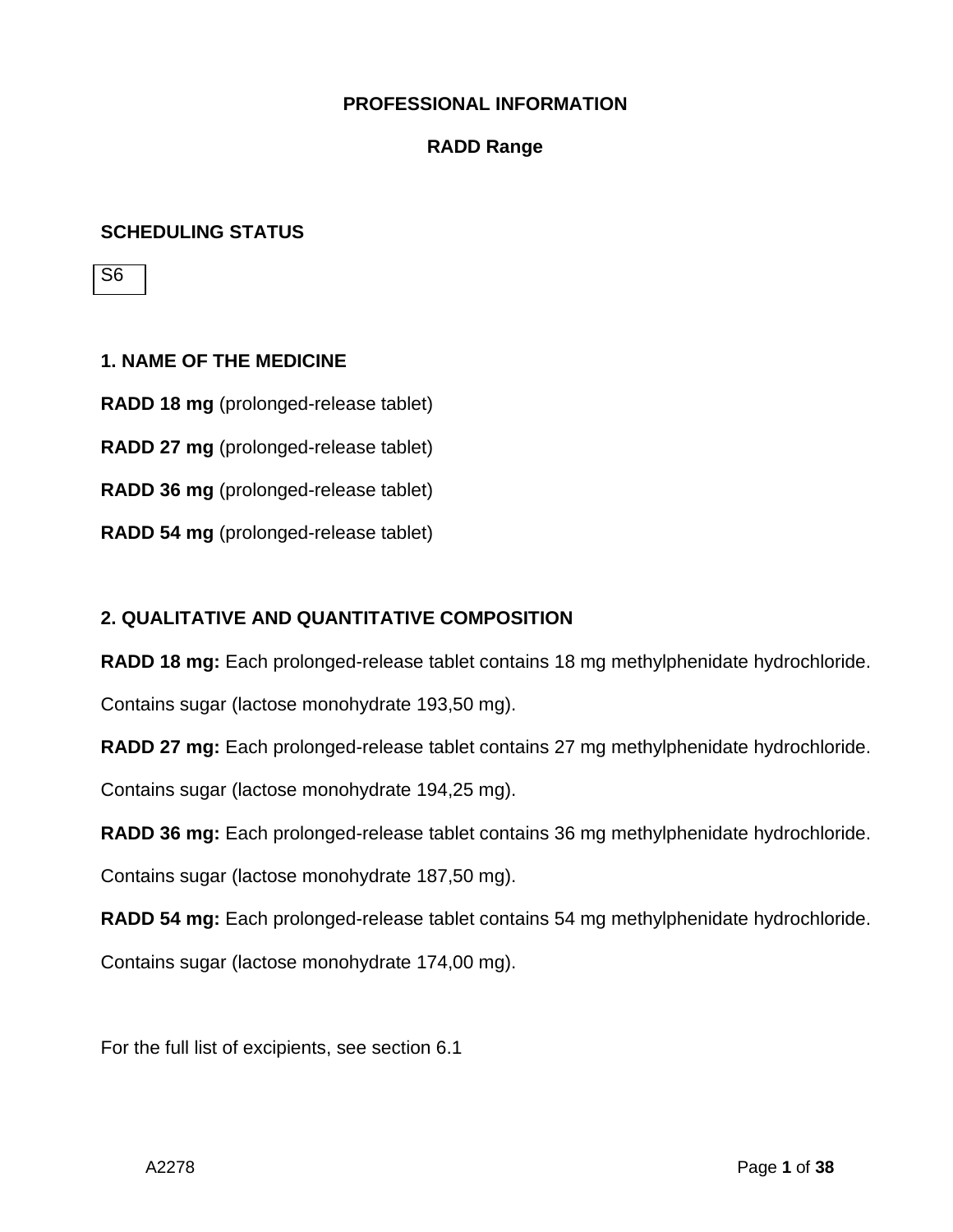## **RADD Range**

## **3. PHARMACEUTICAL FORM**

**RADD 18 mg:** Yellow, capsule-shaped, biconvex film-coated tablet with 2392 printed in black ink on one side.

**RADD 27 mg:** Grey, capsule-shaped, biconvex film-coated tablet with 2393 printed in black ink on one side.

**RADD 36 mg:** White, capsule-shaped, biconvex film-coated tablet with 2394 printed in black ink on one side.

**RADD 54 mg:** Red-brown, capsule-shaped, biconvex film-coated tablet with 2395 printed in black ink on one side.

## **4. CLINICAL PARTICULARS**

## **4.1 Therapeutic indications**

**RADD** is indicated for the treatment of attention deficit hyperactivity disorder (ADHD) in children 6 to 17 years of age and in adults aged 18 to 65 who meet DSM-IV criteria for ADHD.

## **4.2 Posology and method of administration**

Dosage should be individualised according to the need and response of each individual patient.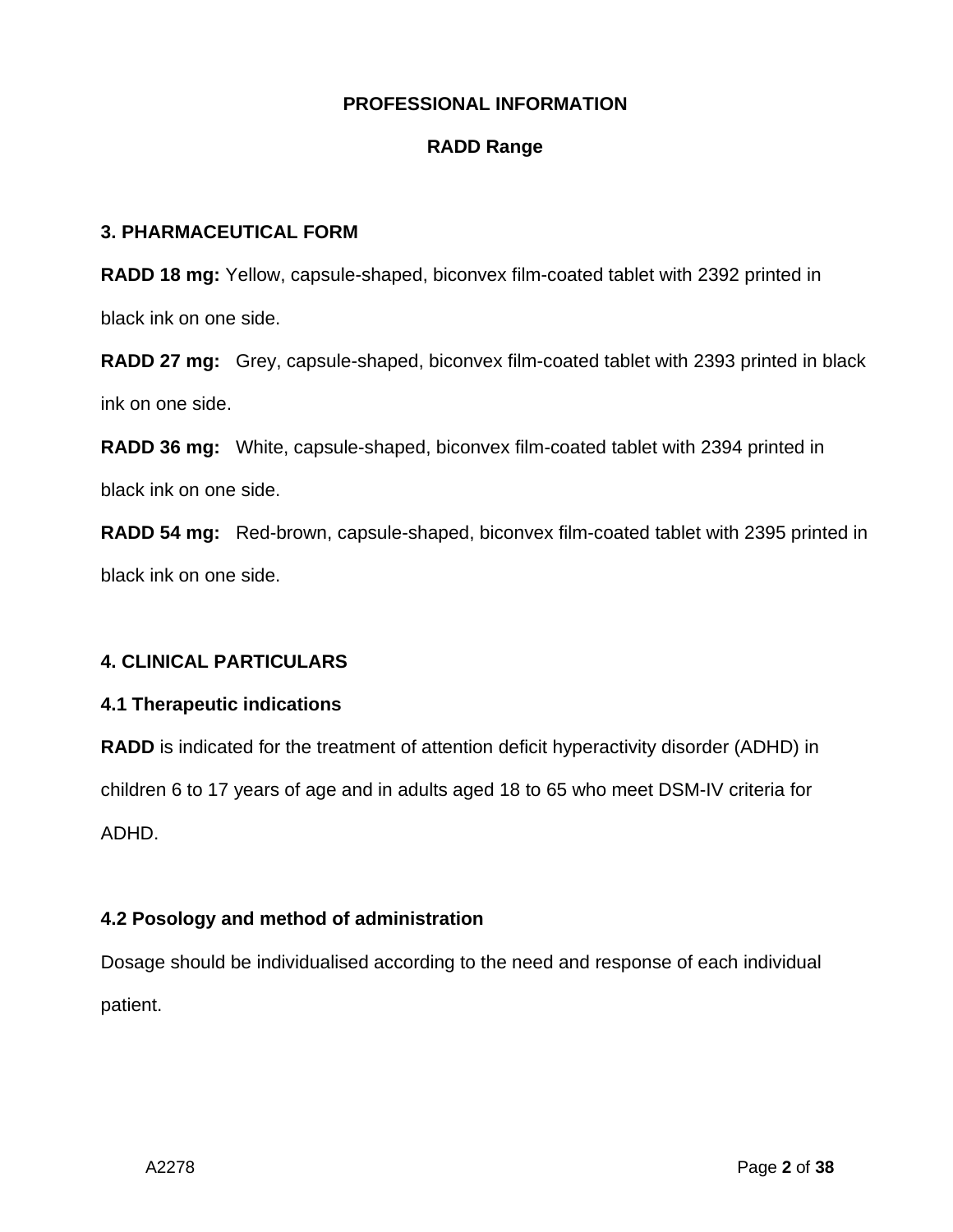## **RADD Range**

#### *Patients new to methylphenidate*

The recommended starting dose of **RADD** for patients who are not currently taking methylphenidate, or for patients who are on stimulants other than methylphenidate, is 18 mg once daily for children and adolescents, and 18 mg or 36 mg once daily for adults.

#### *Patients currently using methylphenidate*

The recommended dose of **RADD** for patients who are currently taking methylphenidate three times daily at doses of 15 to 60 mg/day is provided in the table below. Dosing recommendations are based on current dose regimen and clinical judgement.

| Previous methylphenidate daily      | <b>Recommended RADD</b> |
|-------------------------------------|-------------------------|
| dose                                | dose                    |
| 5 mg methylphenidate hydrochloride  | 18 mg once daily        |
| twice or three times daily          |                         |
| 10 mg methylphenidate hydrochloride | 36 mg once daily        |
| twice or three times daily          |                         |
| 15 mg methylphenidate hydrochloride | 54 mg once daily        |
| twice or three times daily          |                         |
| 20 mg methylphenidate hydrochloride | 72 mg once daily        |
| twice or three times daily          |                         |

Clinical judgement should be used when selecting the dose for patients currently taking methylphenidate (as contained in **RADD**) in other regimens.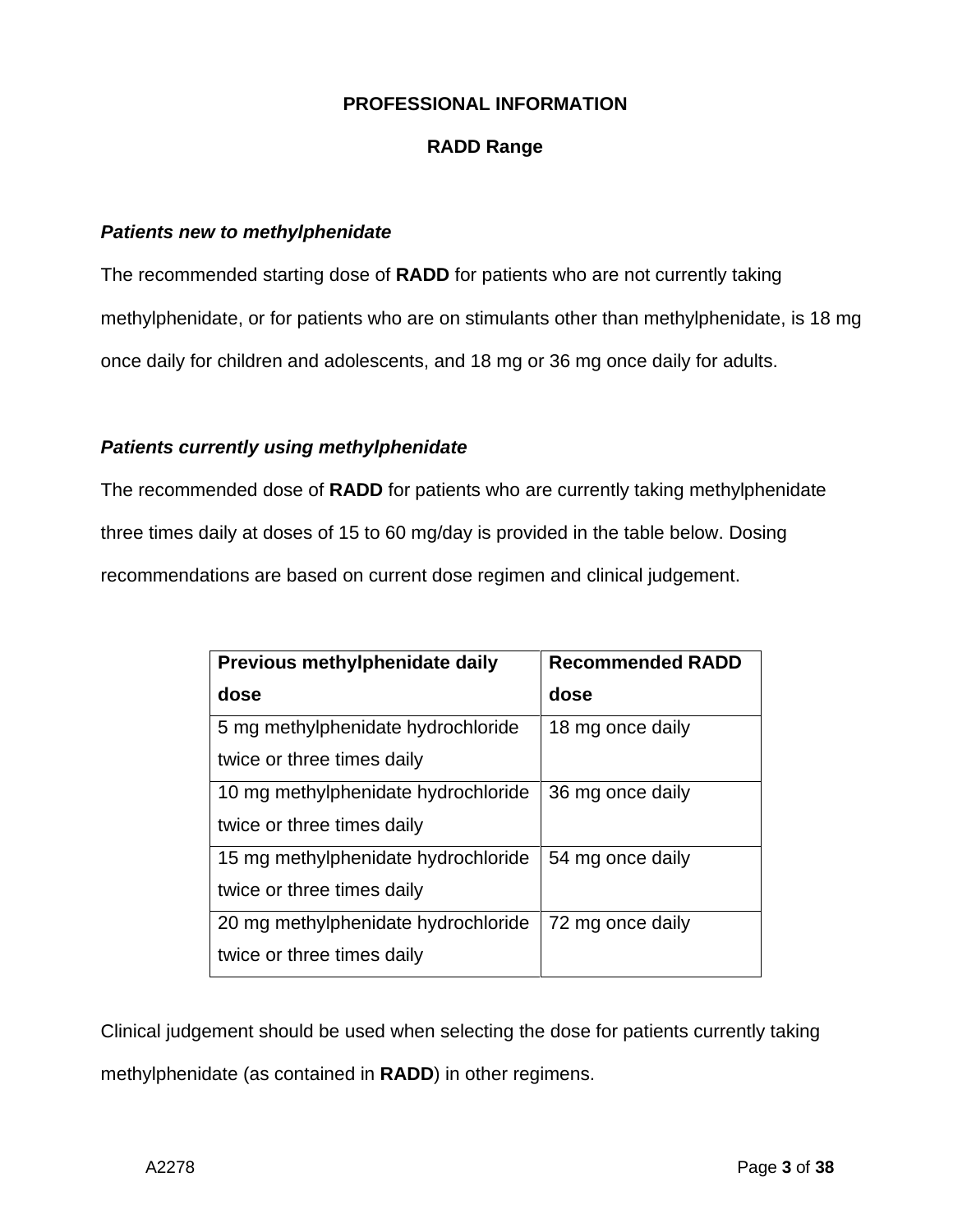## **RADD Range**

Dosage may be adjusted in 18 mg increments to a maximum of 54 mg/day for children aged between 6 – 12 years and to a maximum of 72 mg for adolescents aged between 13 – 18 years and 108 mg in adults. In general, dosage adjustment may proceed at approximately weekly intervals.

Daily dosage above 54 mg is not recommended in children between 6 – 12 years. Daily dosage above 72 mg is not recommended in adolescents aged 13 – 18 years. Daily dosage above 108 mg is not recommended in adults.

#### *Maintenance/Extended treatment*

The long-term use of **RADD** has not been systematically evaluated. The medical practitioner who elects to use **RADD** for extended periods (over 12 months) in patients with ADHD should periodically re-evaluate the long-term usefulness of **RADD** for the individual patient with trials off-treatment to assess the patient's functioning without pharmacotherapy.

## *Dose reduction and discontinuation*

If paradoxical aggravation of symptoms or other serious adverse events occur, the dosage should be reduced or, if necessary, **RADD** should be discontinued*.*

## *Special populations*

## *Elderly:*

Use of **RADD** in patients over 65 years has not been established.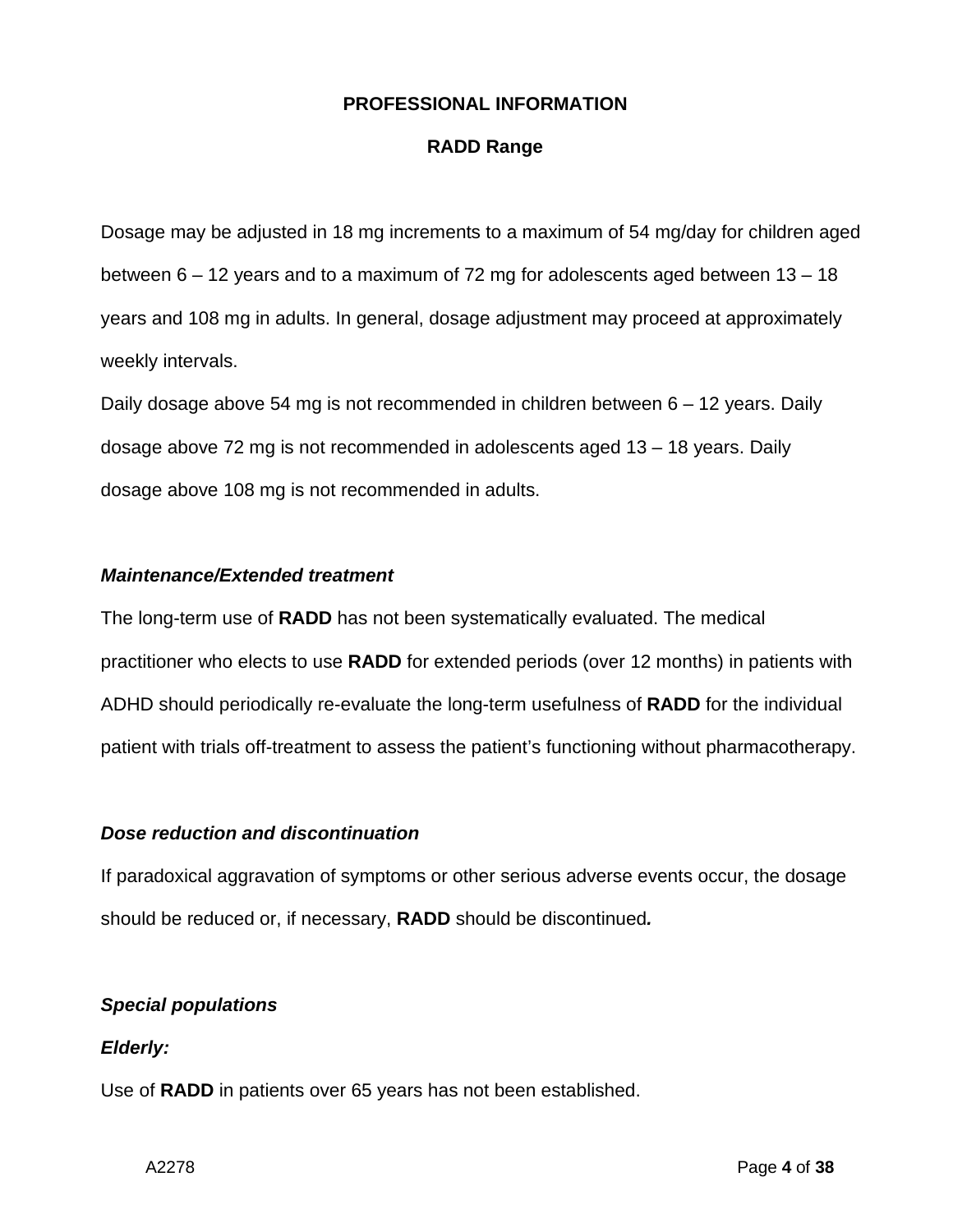## **RADD Range**

#### *Paediatric population:*

**RADD** should not be used in children under the age of 6 years

#### **Method of administration**

**RADD** is administered orally, once daily. As the effects have been shown to be present 12

hours after dosing, **RADD** should be taken in the morning.

**RADD** must be swallowed whole with adequate liquid and must not be chewed, divided or crushed.

**RADD** may be administered with or without food.

## **4.3 Contraindications**

**RADD** is contraindicated in:

- known hypersensitivity to methylphenidate or to any of the excipients in **RADD** (see Section 6.1).
- patients with marked anxiety, tension and agitation, since **RADD** may aggravate these symptoms (see section 4.4)
- patients with glaucoma
- patients diagnosed with phaeochromocytoma
- patients undergoing treatment with non-selective, irreversible monoamine oxidase (MAO) inhibitors, or within a minimum of 14 days of discontinuing MAOIs, due to the risk of hypertensive crisis (see section 4.5).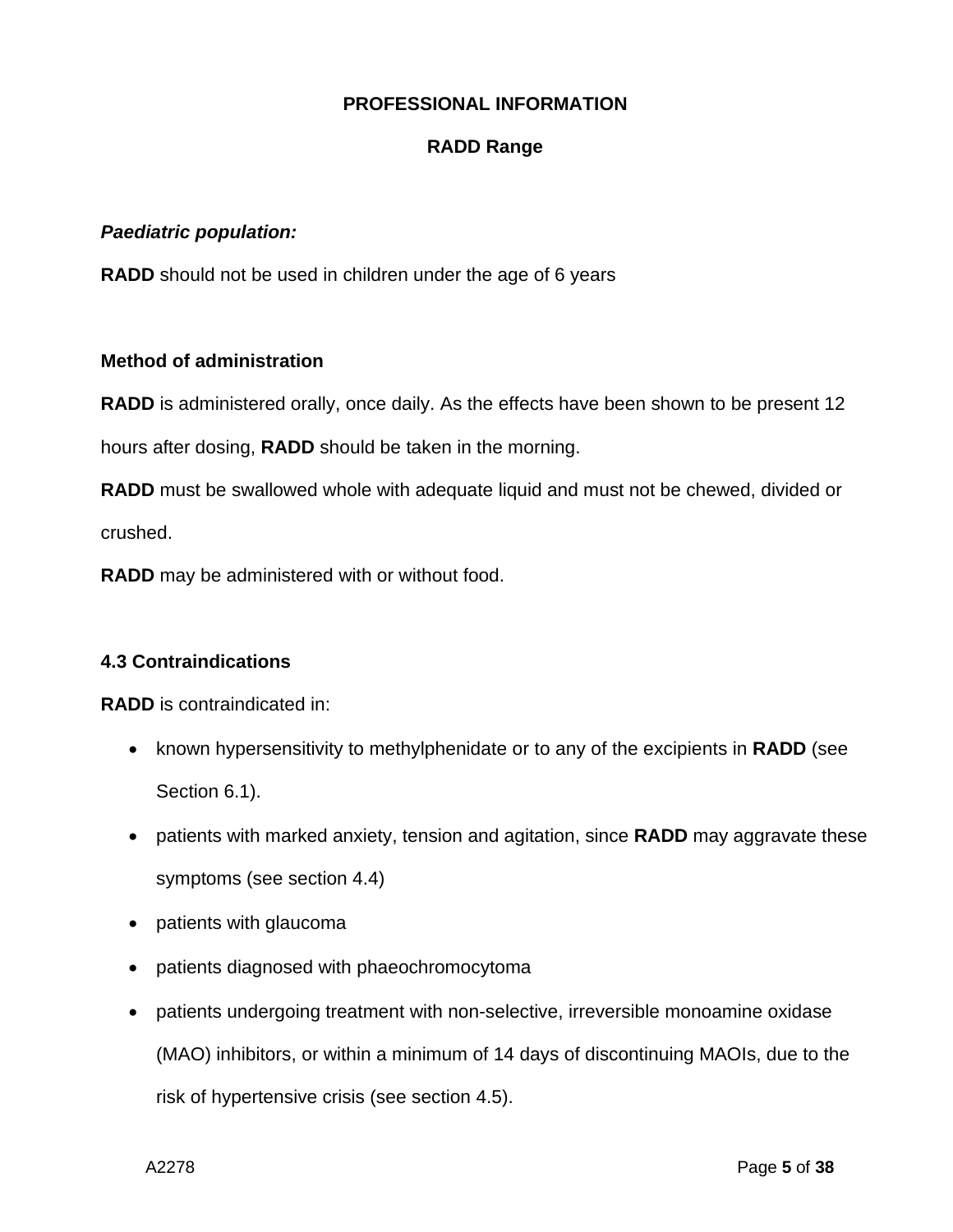## **RADD Range**

- patients with a family history or diagnosis of Tourette's syndrome (see section 4.4)
- patients diagnosed or with a history of severe depression, anorexia nervosa/anorexic disorders, suicidal tendencies, psychotic symptoms, severe mood disorders, mania, schizophrenia, psychopathic/borderline personality disorder
- patients with hyperthyroidism
- diagnosis or history of severe and episodic (Type I) Bipolar (affective) Disorder (that is not well-controlled)
- pre-existing cardiovascular disorders including severe hypertension, heart failure, arterial occlusive disease, angina, haemodynamically significant congenital heart disease, cardiomyopathies, myocardial infarction, potentially life-threatening dysrhythmias and channelopathies (disorders caused by the dysfunction of ion channels) (see section 4.4)
- pre-existing cerebrovascular disorders, cerebral aneurysm, vascular abnormalities including vasculitis or stroke (see section 4.4)
- patients with a history of substance or alcohol abuse
- pregnancy and lactation (see section 4.6)

## **4.4 Special warnings and precautions for use**

#### *General*

Methylphenidate treatment is not indicated in all children with ADHD, the decision to use **RADD** must be based on a very thorough assessment of the severity and chronicity of the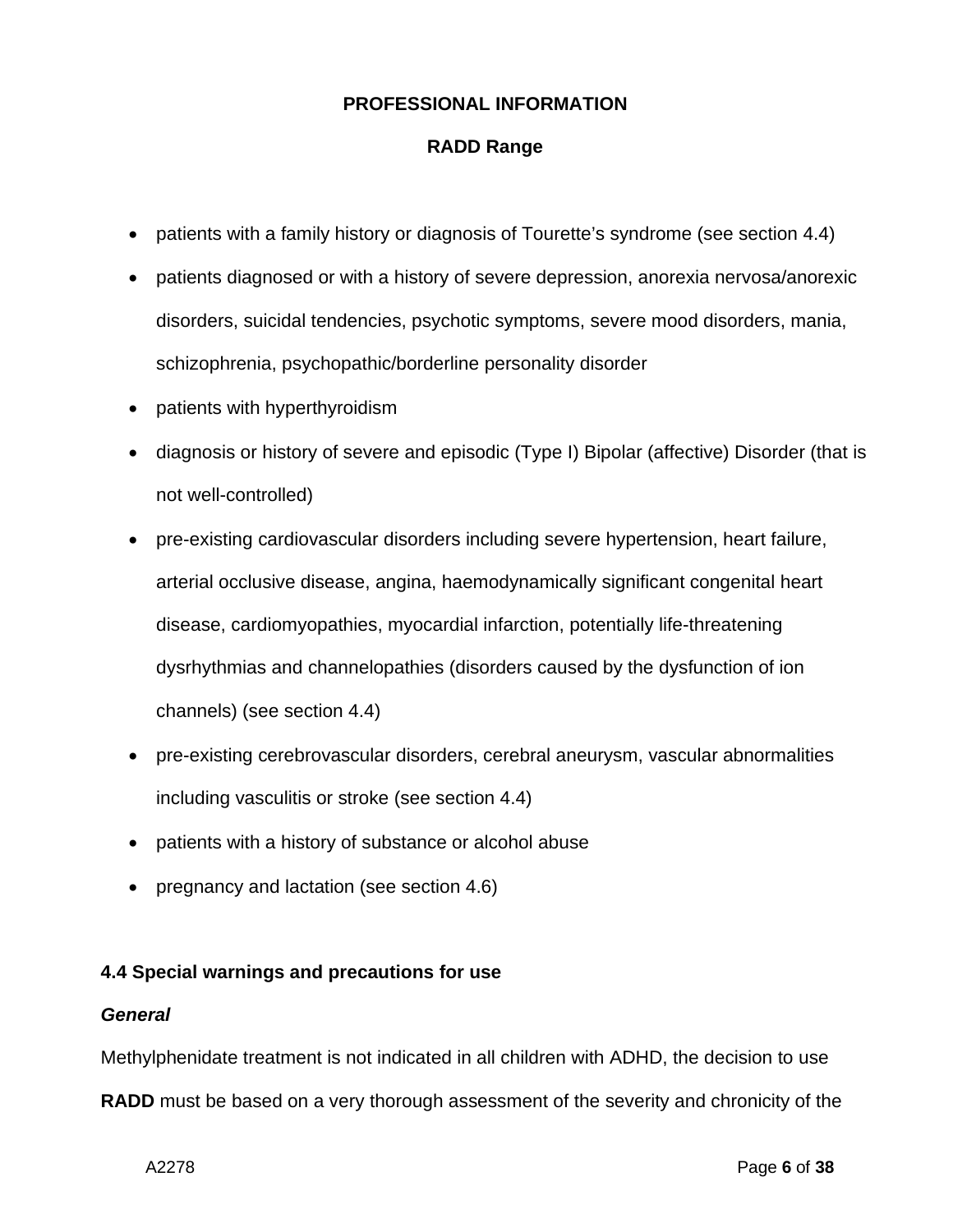## **RADD Range**

child's symptoms in relation to the child's age and not simply on the presence of one or more abnormal behavioural characteristics.

**RADD** should not be used for the treatment of attention deficit or hyperactivity secondary to amenable causes, including acute stress reactions.

#### *Use in adults*

Safety and efficacy have not been established for the initiation of treatment in adults or the routine continuation of treatment beyond 18 years of age. If treatment withdrawal has not been successful when an adolescent has reached 18 years of age, continued treatment into adulthood may be necessary. The need for further treatment of these adults should be reviewed regularly and undertaken annually.

## *Use in the elderly*

Methylphenidate should not be used in the elderly (over 65) as safety and efficacy have not been established.

#### *Use in children under 6 years of age*

**RADD** should not be used in children under the age of 6 years. Safety and efficacy in this age group has not been established.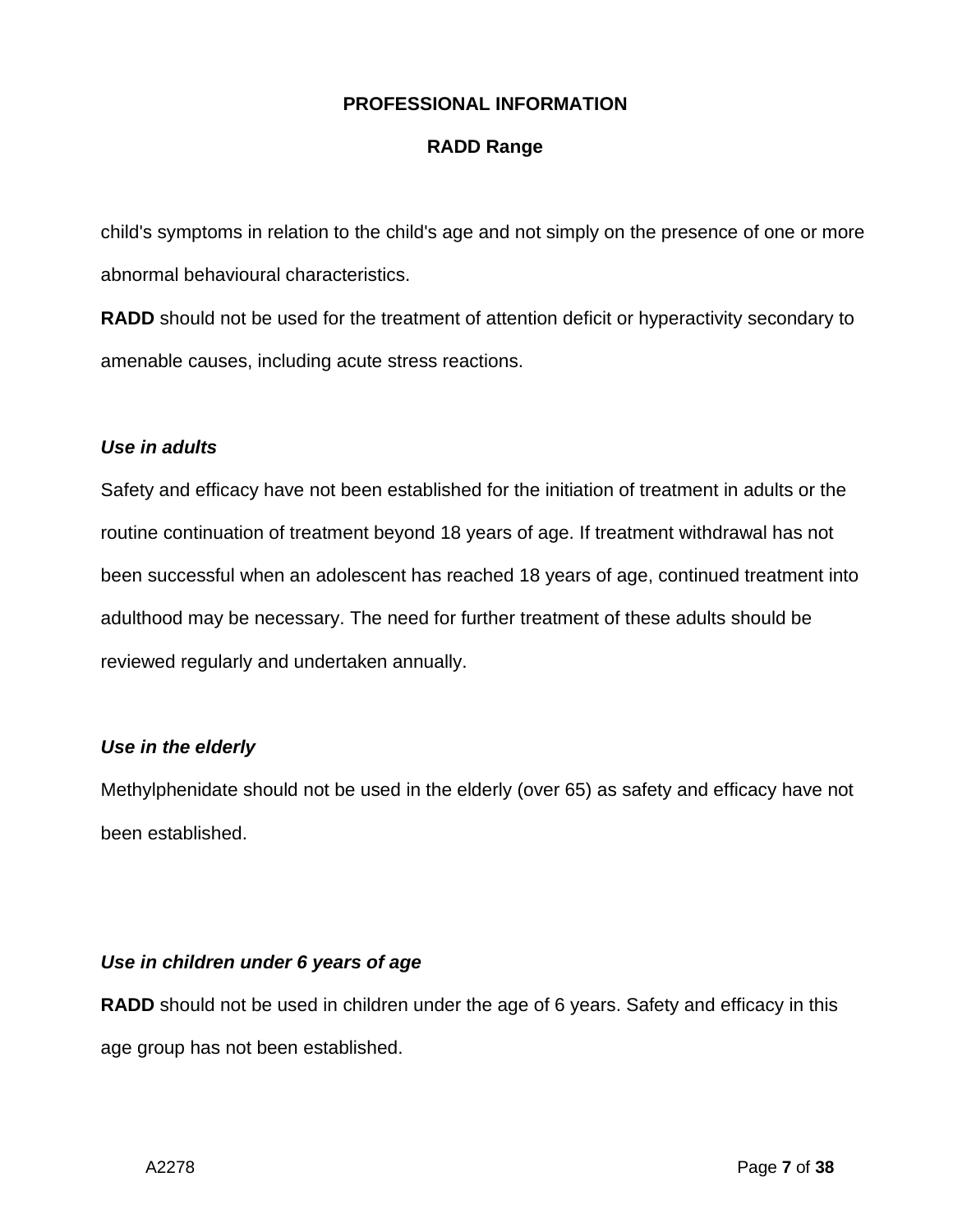#### **RADD Range**

#### *Long-term use (more than 12 months) in children and adolescents*

Controlled studies regarding the safety and efficacy of long-term use of methylphenidate have not been undertaken. **RADD** treatment should not and need not, be indefinite, with treatment generally being discontinued during or after puberty.

Careful monitoring for cardiovascular status, growth, appetite, development of *de novo* or worsening of pre-existing psychiatric disorders is essential in this patient group. Psychiatric disorders to be monitored include (but are not limited to) motor or vocal tics, aggressive or hostile behaviour, agitation, anxiety, depression, psychosis, mania, delusions, irritability, lack of spontaneity, withdrawal and excessive perseveration. In the event that extended use (more than 12 months) is required in children and adolescents with ADHD, periodic re-evaluation of the benefits should be undertaken by stopping therapy and assessing the patient's functioning without pharmacotherapy. It is recommended that **RADD** is de-challenged at least once yearly to assess the child's condition (preferably during times of school holidays). Improvement may be sustained when the medicinal product is either temporarily or permanently discontinued.

## *Cardiovascular status*

Patients considered for treatment should have a careful history (including assessment for a family history of sudden cardiac or unexplained death or malignant dysrhythmia) and physical exam to assess for the presence of cardiac disease. Should cardiac disease be suspected, further specialist cardiac evaluation is to be undertaken. The development of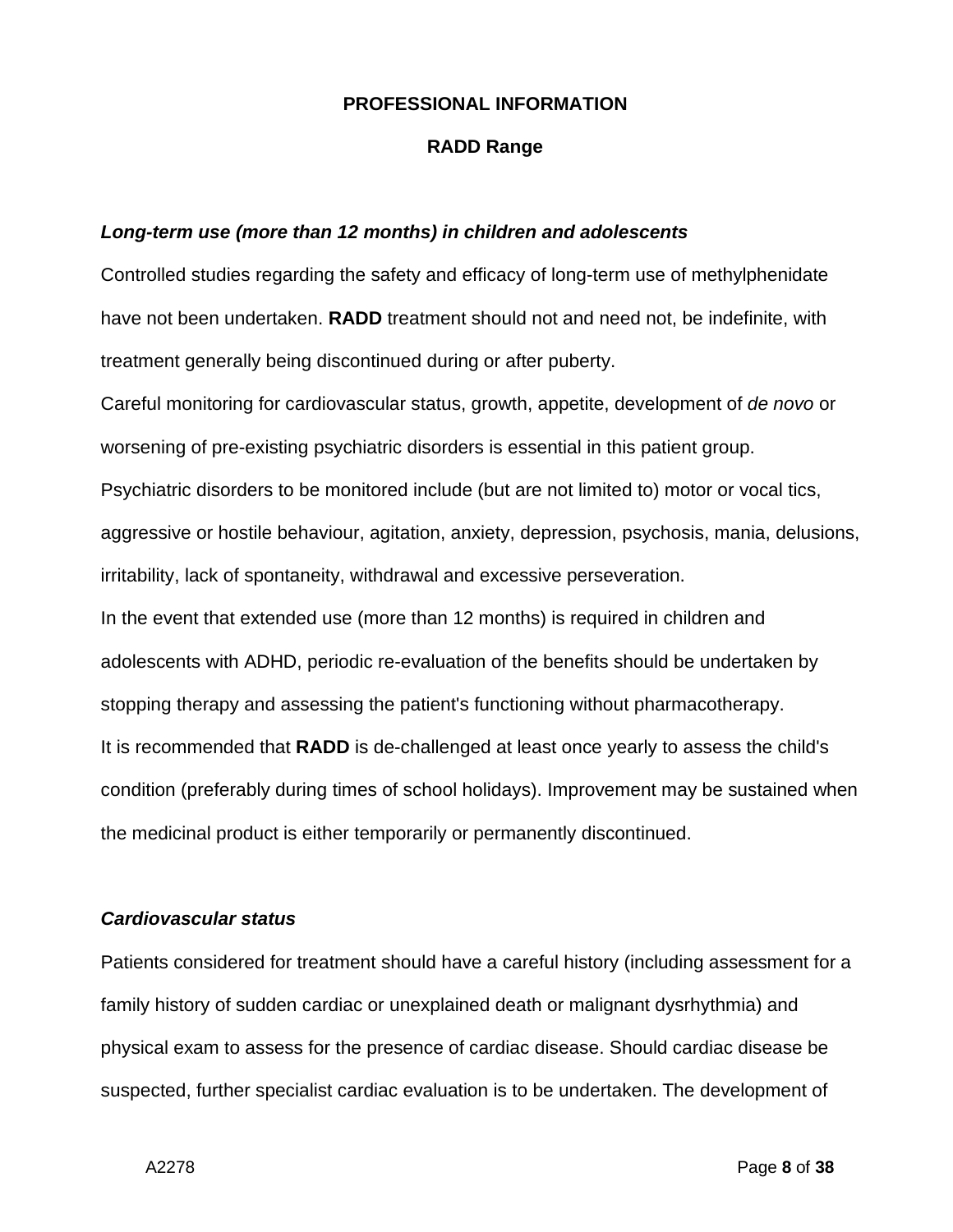#### **RADD Range**

symptoms suggestive of cardiac disease (e.g. palpitations, exertional chest pain, unexplained syncope, dyspnoea) during **RADD** treatment require immediate specialist cardiac evaluation.

**RADD** is contraindicated in patients with hypertension.

ADHD patients whose underlying medical conditions might be compromised by increases in heart rate and/or blood pressure, e.g. heart failure and hypertension, should be closely monitored as methylphenidate increases heart-rate, systolic and diastolic blood pressure. Whilst taking **RADD**, patient blood pressure should be monitored at appropriate intervals in all patients, especially in those with hypertension (see section 4.3). Patients who develop symptoms suggestive of cardiac disease during **RADD** treatment should undergo prompt cardiac evaluation.

# *Sudden death and pre-existing structural cardiac abnormalities or other serious cardiac disorders*

Cases of sudden death have been reported in ADHD patients, with structural cardiac abnormalities and other serious cardiac disorders, treated with methylphenidate used at usual doses. Although some serious heart problems alone may carry an increased risk of sudden death, **RADD** is not recommended in patients with structural cardiac abnormalities, cardiomyopathy, serious heart rhythm abnormalities, or other serious cardiac problems that may place them at increased vulnerability to the sympathomimetic effects of **RADD** (see section 4.3). Before initiating **RADD** treatment, patients should be assessed for pre-existing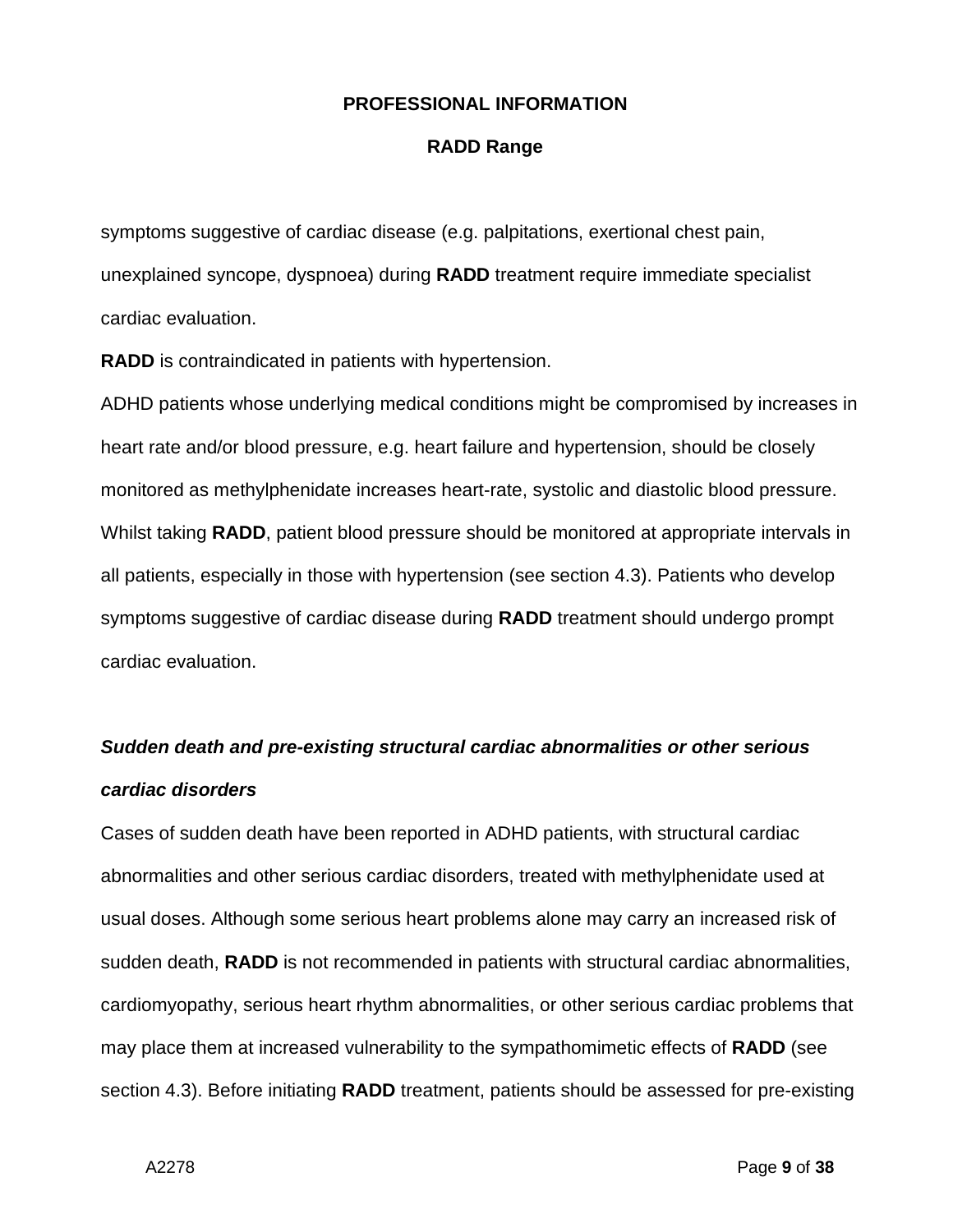#### **RADD Range**

cardiovascular disorders such as congenital long QT syndrome, or a family history of sudden death and ventricular dysrhythmia.

#### *Misuse and cardiovascular events*

Misuse of stimulants of the central nervous system, such as **RADD**, may be associated with sudden death and other serious cardiovascular adverse events.

#### *Cerebrovascular disorders*

Patients with pre-existing central nervous system (CNS) abnormalities, e.g. cerebral aneurysm and/or other vascular abnormalities such as vasculitis or pre-existing stroke should not be treated with **RADD**. Patients with additional risk factors (such as a history of cardiovascular disease and/or concomitant medicines that elevate blood pressure) should be assessed at every visit for neurological signs and symptoms after initiating treatment with

#### **RADD**.

Cerebral vasculitis appears to be a very rare idiosyncratic reaction to methylphenidate exposure (as contained in **RADD**). There is little evidence to suggest that patients at higher risk can be identified and the initial onset of symptoms may be the first indication of an underlying clinical problem. Early diagnosis, based on a high index of suspicion, may allow the prompt withdrawal of **RADD** and early treatment. The diagnosis should therefore be considered in any patient who develops new neurological symptoms that are consistent with cerebral ischemia during **RADD** therapy. These symptoms could include severe headache,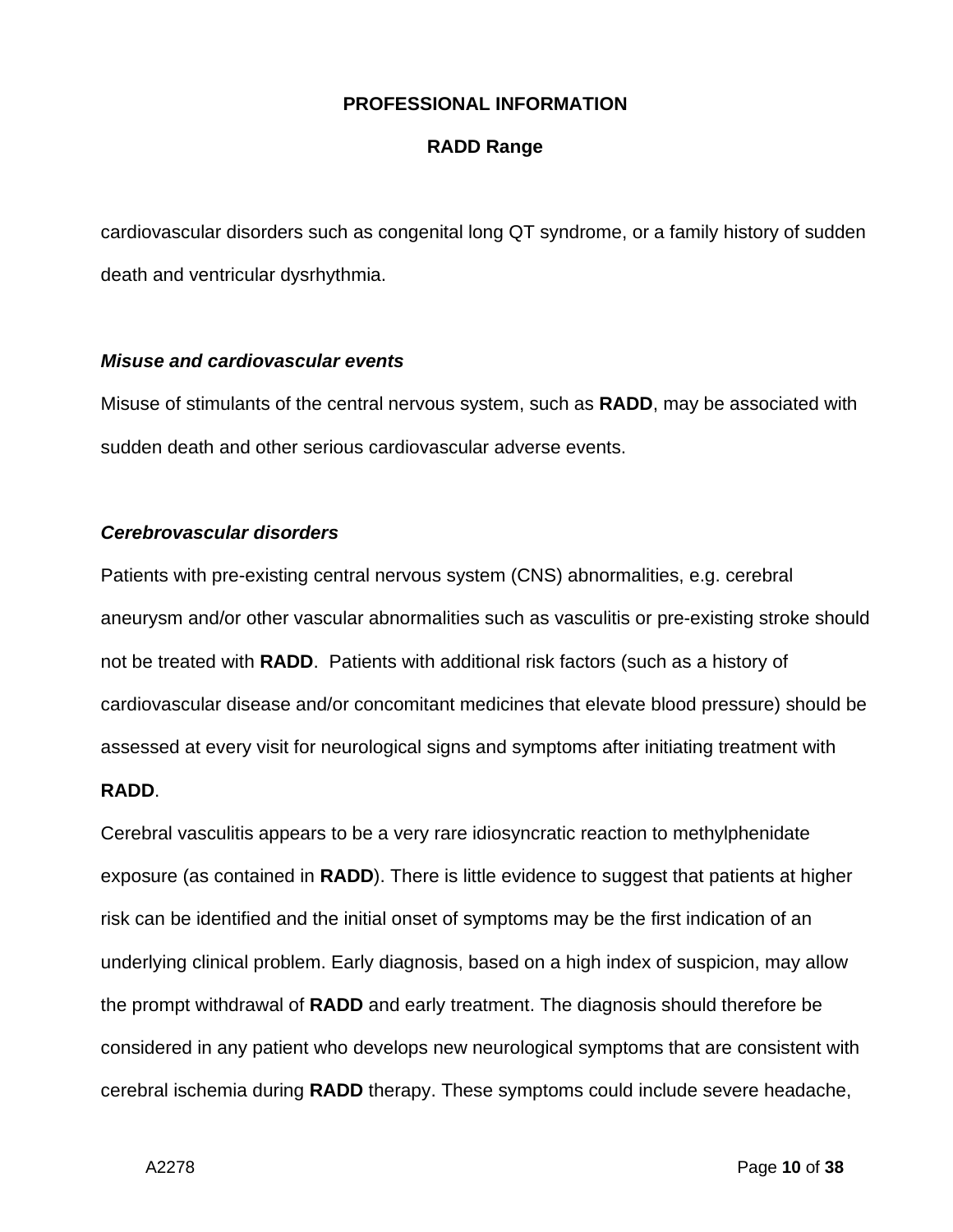## **RADD Range**

numbness, weakness, paralysis, and impairment of coordination, vision, speech, language or memory.

Treatment with **RADD** is not contraindicated in patients with hemiplegic cerebral palsy.

## *Tics*

**RADD** is associated with the onset or exacerbation of motor and verbal tics. Worsening of Tourette's syndrome has also been reported. Family history and clinical evaluation for tics or

Tourette's syndrome should therefore be established prior to **RADD** treatment.

Regular monitoring for the emergence or worsening of tics during treatment with **RADD** is required.

## *Growth retardation*

Long-term treatment with **RADD** may retard normal growth and weight in children. Careful monitoring is required, patients who are not growing or gaining height or weight as expected may need to have their treatment interrupted.

## *Depression/Fatigue*

**RADD** should not be used to treat depression and/or for the prevention or treatment of normal fatigue states.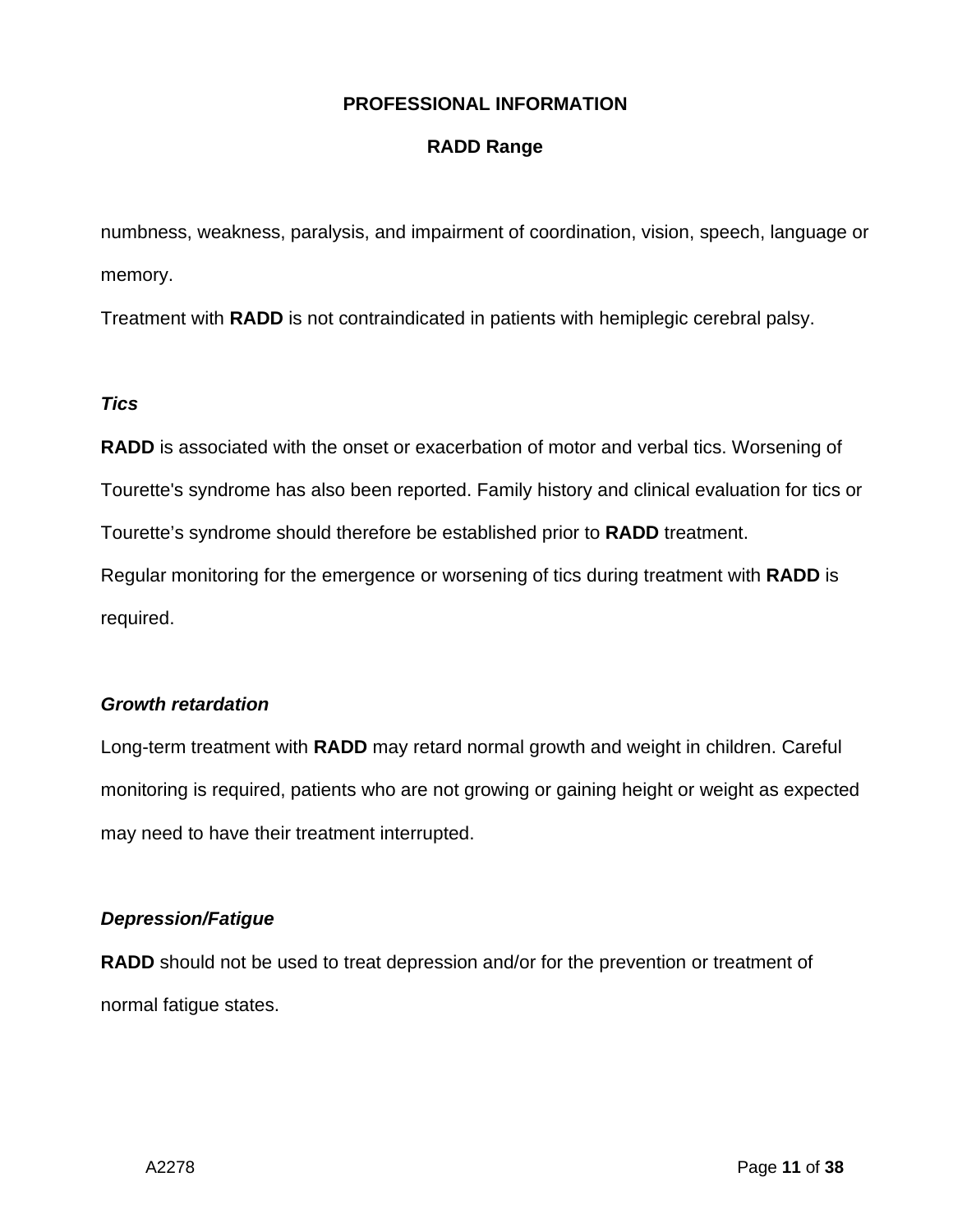#### **RADD Range**

#### *Psychiatric disorders*

Co-morbidity of psychiatric disorders in ADHD is common and should be taken into account when prescribing **RADD**. Prior to initiating treatment with **RADD**, patients should be assessed for pre-existing psychiatric disorders and a family history of psychiatric disorders. Treatment of ADHD with **RADD** should not be initiated in patients with acute psychosis, acute mania or acute suicidality. These acute conditions should be treated and controlled before ADHD treatment is considered. In the case of emergent psychiatric symptoms or exacerbation of pre-existing psychiatric disorders, **RADD** should not be prescribed (see section 4.3).

Development or worsening of psychiatric disorders should be monitored at every adjustment of dose, then at least every 6 months, and at every visit; discontinuation of treatment may be appropriate.

#### *Emergence of new psychotic or manic symptoms*

Treatment-emergent psychotic symptoms (visual/tactile/auditory hallucinations and delusions) or mania in patients without prior history of psychotic illness or mania can be caused by **RADD** at normal doses. In the event manic or psychotic symptoms occur, consideration should be given to a possible causal role for **RADD**, and discontinuation of treatment may be appropriate.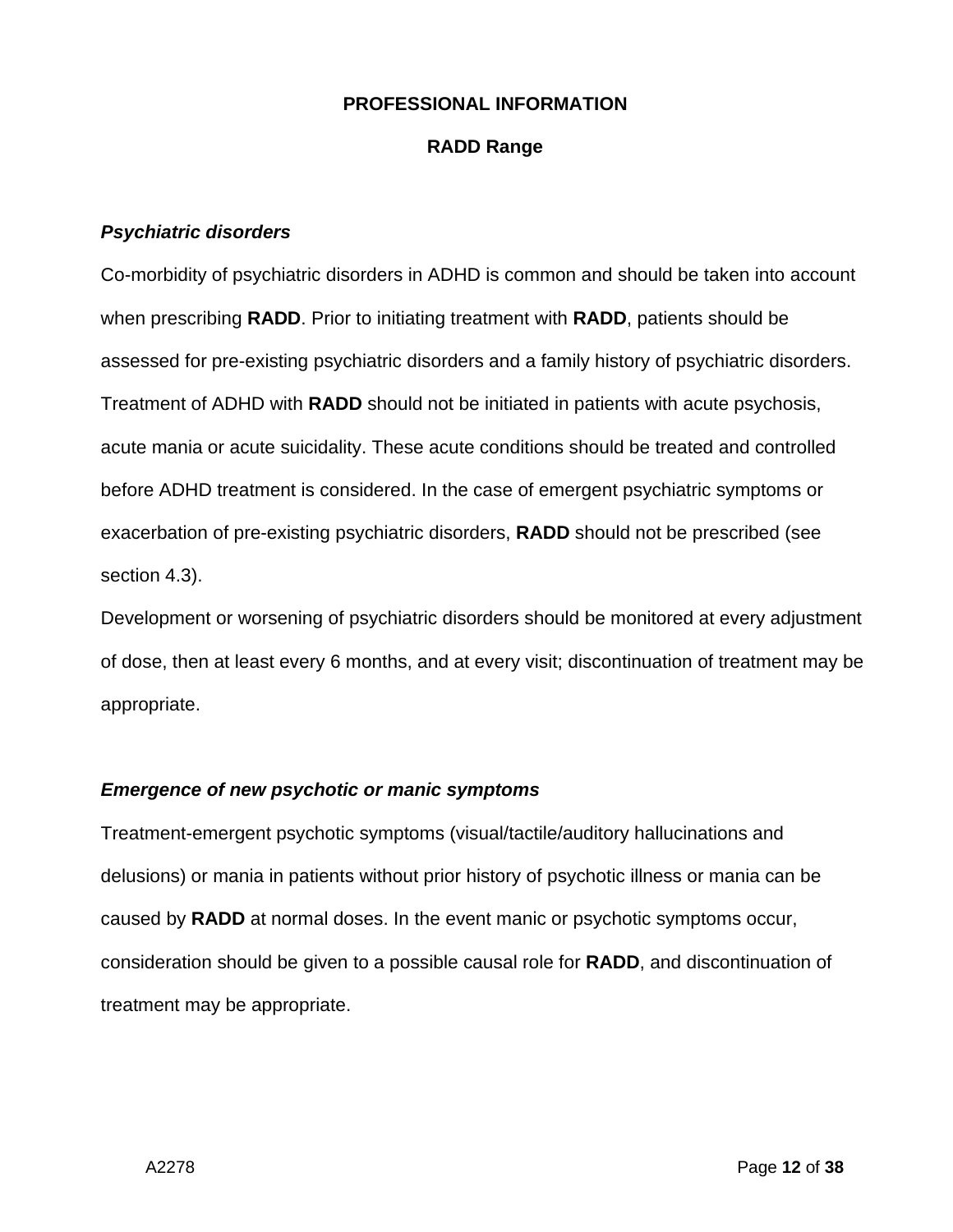#### **RADD Range**

#### *Aggressive or hostile behaviour*

Patients beginning treatment with **RADD** should be monitored for the appearance or worsening of aggressive behaviour or hostility. Aggression is frequently associated with ADHD, however, emergence or worsening of aggression has been reported during treatment with **RADD**. Patients should be monitored at treatment initiation, at every dose adjustment and then at least every 6 months or every visit.

Medical practitioners should evaluate the need for adjustment of the treatment regimen in patients experiencing behavioural changes, bearing in mind that upwards or downwards titration may be appropriate. Treatment interruption can be considered.

**RADD** should be given with caution in the following conditions:

#### *Exacerbation of pre-existing psychotic or manic symptoms*

Administration of **RADD** may exacerbate symptoms of behaviour disturbances and thought disorder in psychotic patients.

#### *Abuse, misuse and dependence*

**RADD** should be given cautiously to patients with a history of narcotic dependence or alcoholism. Chronic abusive use can lead to marked tolerance and psychological dependence with varying degrees of abnormal behaviour. Frank psychotic episodes can occur, especially with parenteral abuse.

Patient age, the presence of risk factors for substance use disorder (such as comorbid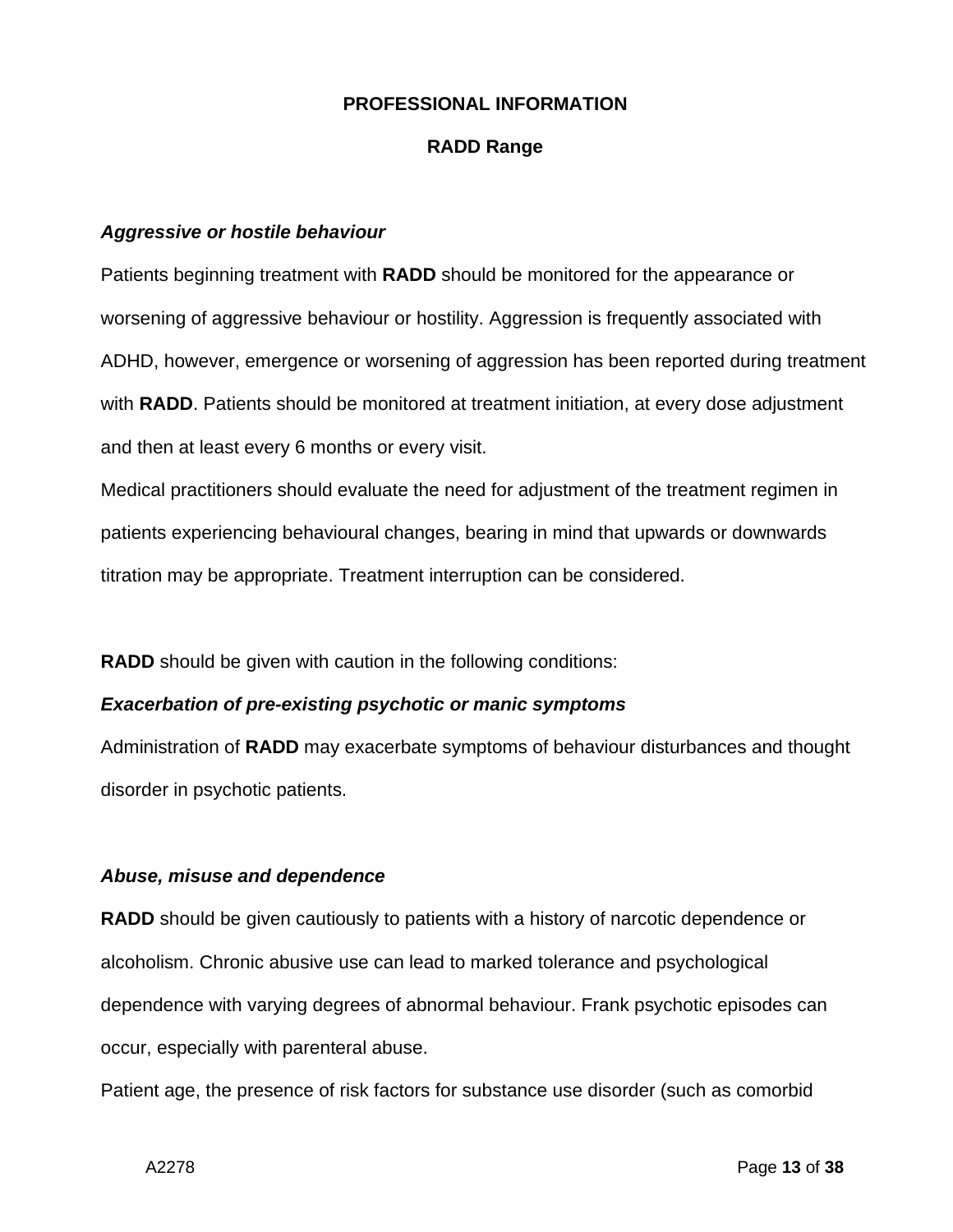## **RADD Range**

oppositional-defiant or conduct disorder and bipolar disorder), and previous or current substance abuse should be taken into account when deciding on a course of treatment for ADHD.

Caution is called for in emotionally unstable patients, such as those with a history of drug or alcohol dependence, because such patients may increase the dosage on their own initiative. For some high-risk substance abuse patients, **RADD** may not be suitable.

#### *Seizures*

**RADD** should be used with caution in patients with epilepsy.

Evidence indicates lowering of the convulsive threshold in patients with prior history of seizures, prior EEG abnormalities in absence of seizures, and in patients without a history of convulsions and no EEG abnormalities. If seizure frequency increases or new-onset seizures occur, treatment should be discontinued.

## *Suicidal tendency*

Patients with emergent suicidal ideation or behaviour during treatment for ADHD should be evaluated immediately by their doctor. Consideration should be given to the exacerbation of an underlying psychiatric condition and to a possible causal role of **RADD** treatment. Treatment of an underlying psychiatric condition may be necessary, and consideration should be given to a possible discontinuation of **RADD**.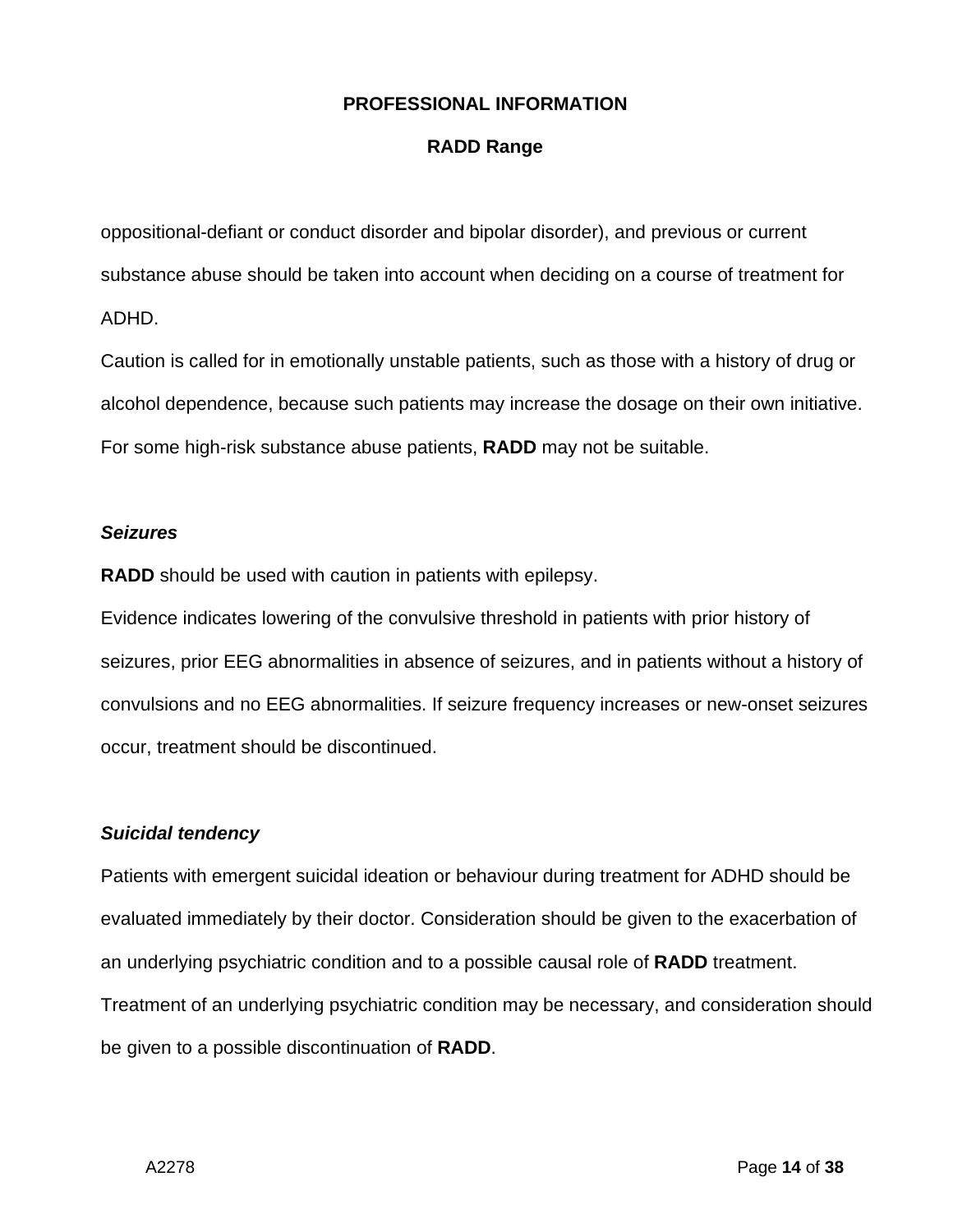#### **RADD Range**

#### *Anxiety, agitation or tension*

Worsening of pre-existing anxiety, agitation or tension is associated with **RADD** treatment. Clinical evaluation for anxiety, agitation or tension prior to **RADD** treatment should be undertaken with regular monitoring. **RADD** is contraindicated in patients suffering from these conditions (see section 4.3).

#### *Forms of bipolar disorder*

Particular care should be taken in the treatment of ADHD in patients with comorbid bipolar disorder (including untreated Type I Bipolar Disorder or other forms of bipolar disorder) due to the risk of possible precipitation of a mixed/manic episode in such patients. Prior to initiating treatment with **RADD**, patients with comorbid depressive symptoms should be adequately screened to determine if they are at risk for bipolar disorder; such screening should include a detailed psychiatric history, including a family history of suicide, bipolar disorder, and depression. Close ongoing monitoring is essential in these patients (see section 4.2). Patients should be monitored for symptoms at every adjustment of dose, then at least every 6 months and at every visit.

#### *Visual adverse reactions*

Symptoms of visual disturbances have been reported. Difficulties with accommodation and blurring of vision have been reported.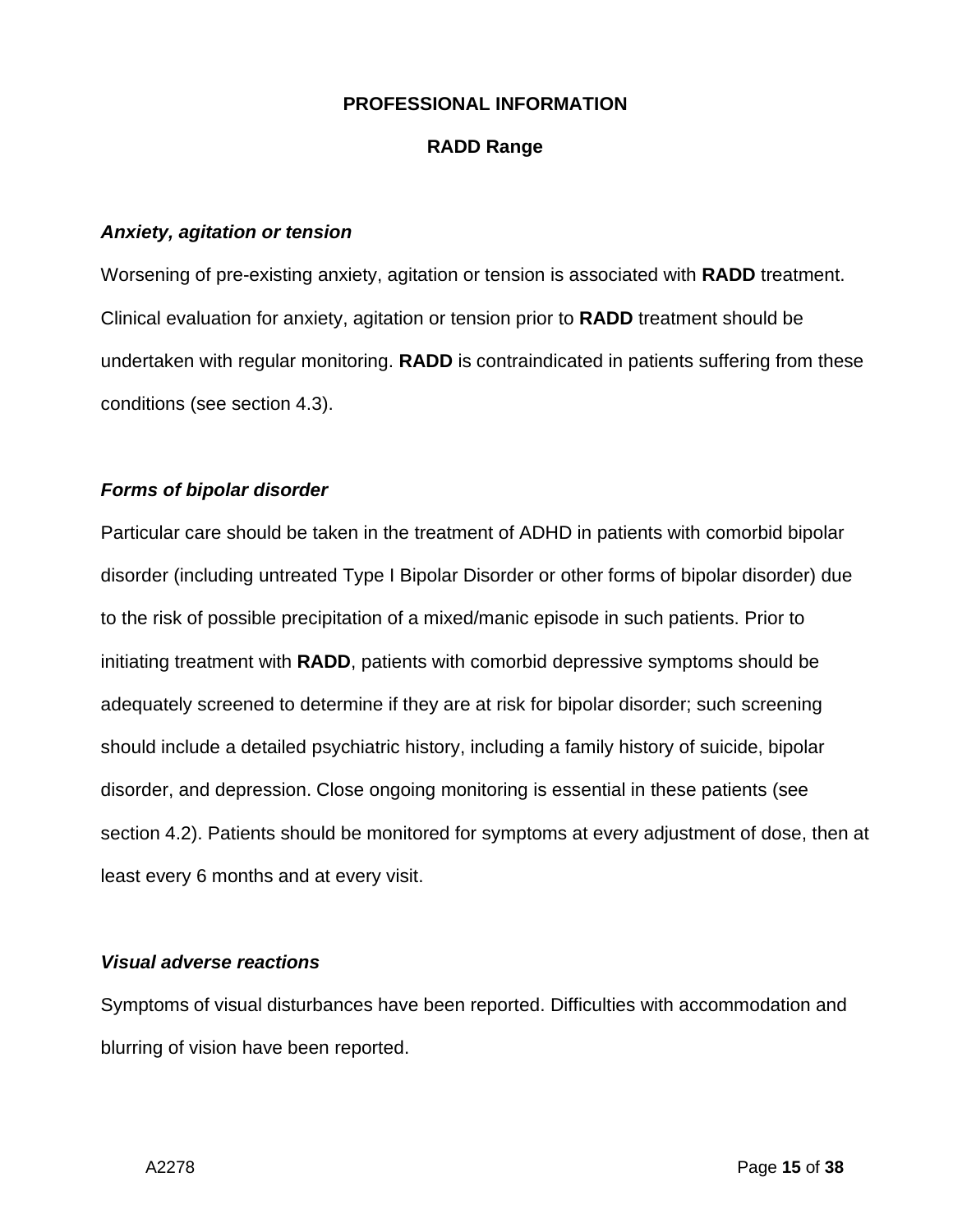#### **RADD Range**

#### *Haematological effects*

The long-term safety of treatment with methylphenidate, as in **RADD** is not fully known. Patients requiring long-term therapy should therefore be carefully monitored and complete and differential blood counts and a platelet count performed periodically. In the event of leukopenia, thrombocytopenia, anaemia or other alterations, including those indicative of serious renal or hepatic disorders, discontinuation of treatment should be considered

#### *Potential for gastrointestinal obstruction*

**RADD** must be swallowed whole with the aid of liquids. Tablets should not be chewed, divided or crushed. **RADD** is contained within a non-absorbable shell designed to release the medicine at a prolonged rate. The tablet shell together with insoluble core components are eliminated from the body. Patients should not be concerned if they occasionally notice something that resembles a tablet in their stools.

As **RADD** is non-deformable and does not appreciably change shape in the GI tract, **RADD** should not be administered to patients with pre-existing severe gastrointestinal narrowing (pathologic or iatrogenic) or in patients with dysphagia or significant difficulty in swallowing tablets. There have been reports of obstructive symptoms in patients with known strictures. Due to the prolonged release design of the tablet, **RADD** should only be administered to patients who are able to swallow the tablet whole.

#### *Use with serotonergic medicinal products*

Serotonin syndrome has been reported following coadministration of methylphenidate with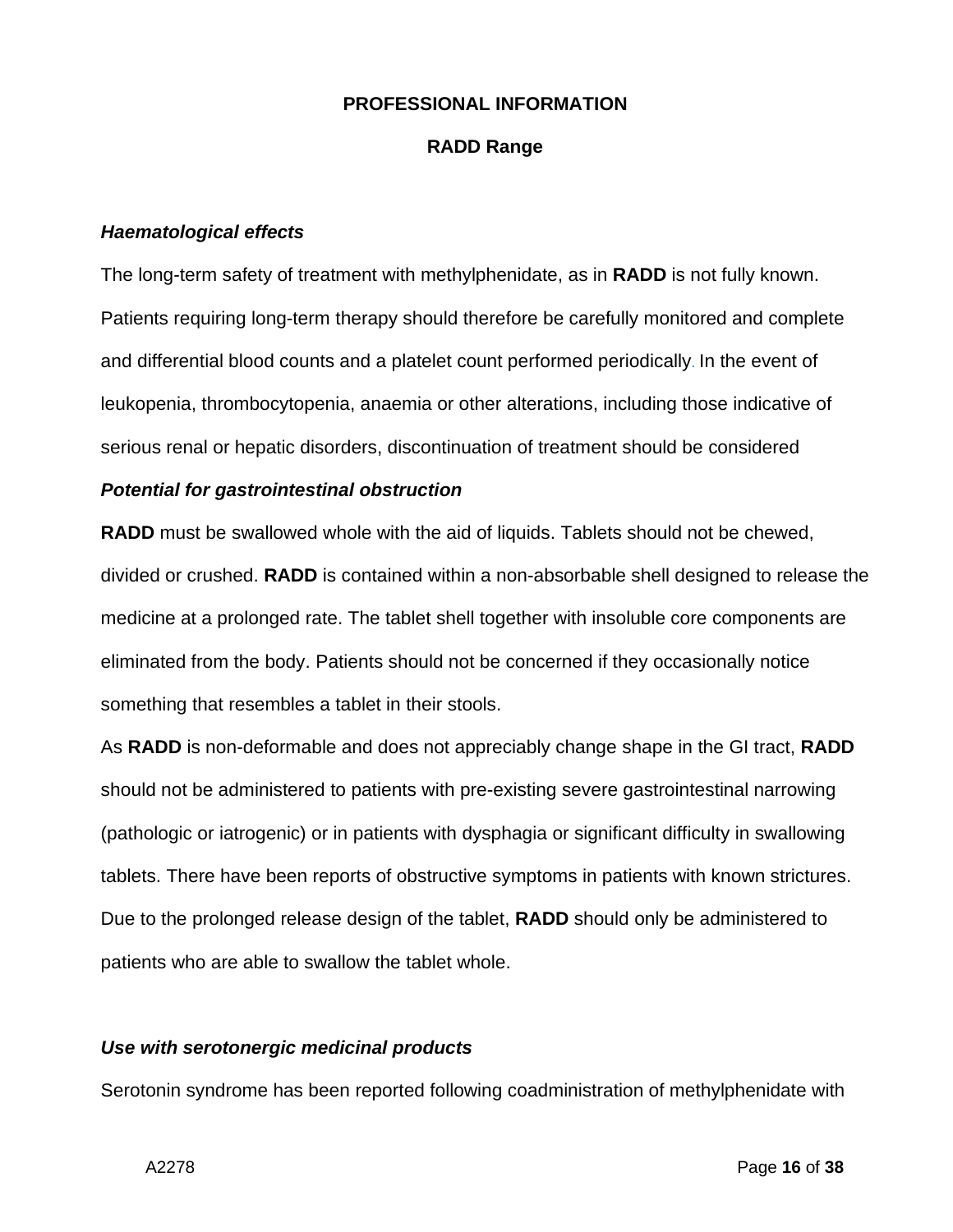#### **RADD Range**

serotonergic medicines such as selective serotonin reuptake inhibitors (SSRIs) and serotonin-norepinephrine reuptake inhibitors (SNRIs). The concomitant use of **RADD** and serotonergic medicines is not recommended as this may lead to the development of serotonin syndrome. If concomitant use of **RADD** with a serotonergic medicine is warranted, prompt recognition of the symptoms of serotonin syndrome is important. These symptoms may include mental-status changes (e.g. agitation, hallucinations, coma), autonomic instability (e.g. tachycardia, labile blood pressure, dizziness, diaphoresis, flushing, hyperthermia), neuromuscular abnormalities (e.g. tremor, myoclonus, hyperreflexia, incoordination, rigidity), seizures and/or gastrointestinal symptoms (e.g. nausea, vomiting, diarrhoea). **RADD** must be discontinued as soon as possible if serotonin syndrome is suspected and appropriate treatment instituted.

#### *Withdrawal*

Careful supervision is required during **RADD** withdrawal, as withdrawal may unmask depression as well as chronic over-activity. Some patients may require long-term follow up. Careful supervision is required during withdrawal from abusive use, since severe depression may occur.

#### *Drug screening*

Methylphenidate may induce a false positive laboratory test for amphetamines, particularly with immunoassay screen test.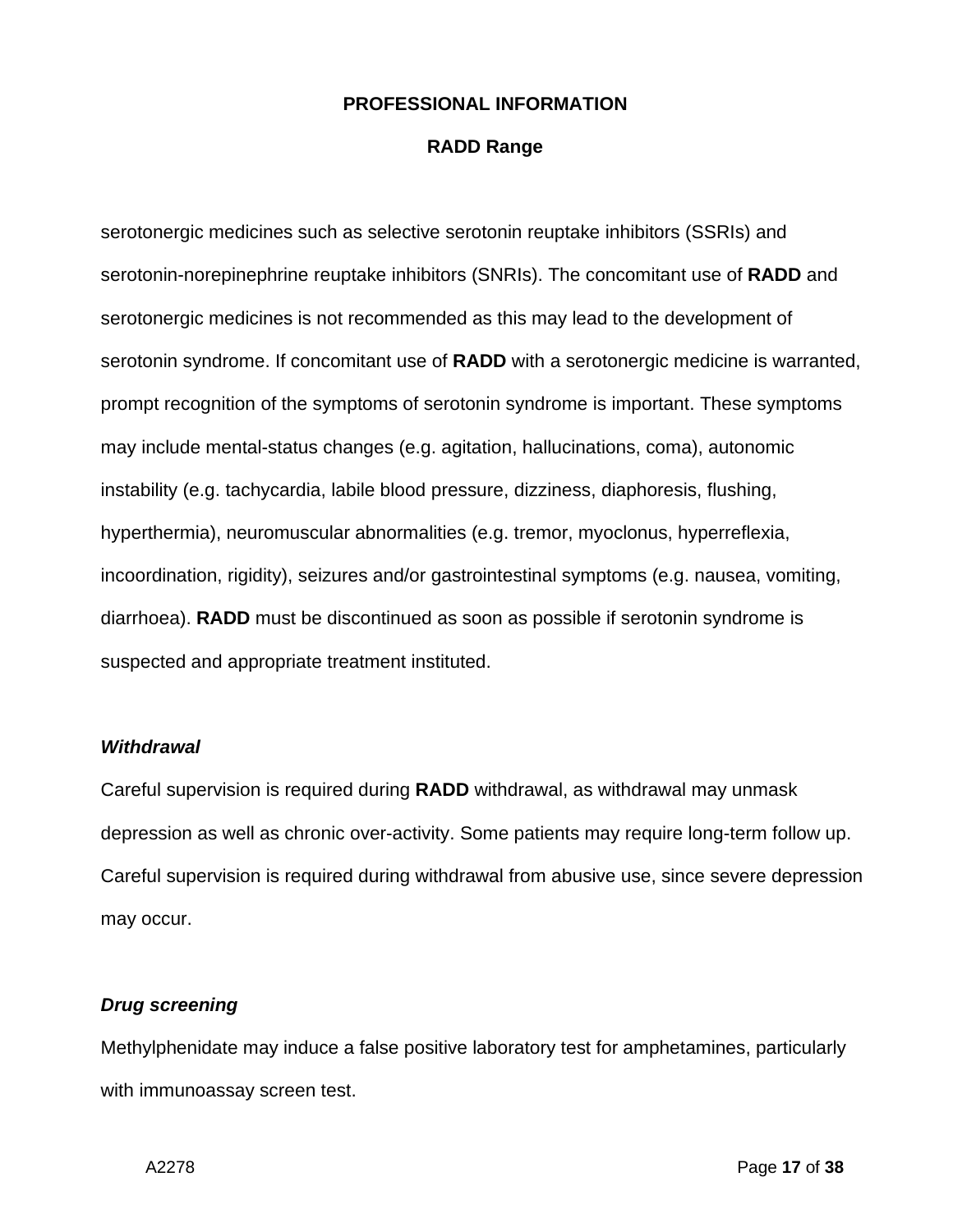## **RADD Range**

#### *Renal or hepatic insufficiency*

There is no experience with the use of **RADD** in patients with renal or hepatic insufficiency.

#### *Priapism*

Prolonged and painful erections have been reported in association with methylphenidate, mainly in association with a change in the treatment regimen. Patients who develop abnormally sustained or frequent and painful erections should seek immediate medical attention.

#### *Lactose*

**RADD** contains lactose. Patients with rare hereditary problems of galactose intolerance, total lactase deficiency or glucose-galactose malabsorption should not take **RADD.**

#### **4.5 Interaction with other medicines and other forms of interaction**

It is not known how methylphenidate may affect plasma concentrations of concomitantly administered medicines. Therefore, caution is recommended when combining methylphenidate with other medicines, especially those with a narrow therapeutic window.

## **Pharmacokinetic interactions**

Methylphenidate is not metabolised by cytochrome P450 to a clinically relevant extent.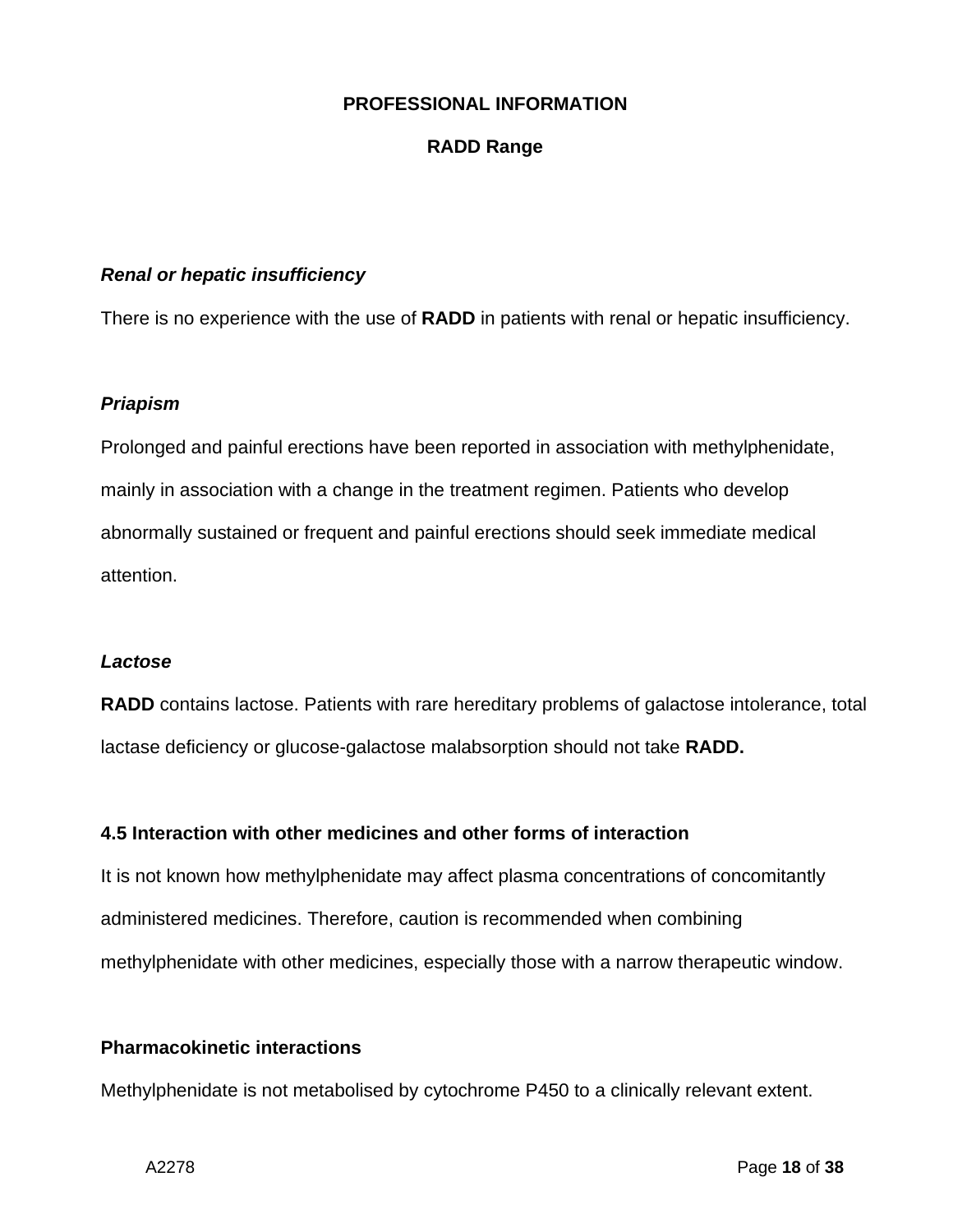#### **RADD Range**

Inducers or inhibitors of cytochrome P450 are not expected to have any relevant impact on methylphenidate pharmacokinetics. Conversely, the d- and l- enantiomers of methylphenidate do not relevantly inhibit cytochrome P450 1A2, 2C8, 2C9, 2C19, 2D6, 2E1 or 3A.

However, studies indicate that methylphenidate (as contained in **RADD**) may inhibit the metabolism of warfarin, anticonvulsants (e.g. phenobarbitone, phenytoin, primidone), and some antidepressants (tricyclic and selective serotonin reuptake inhibitors). It may be necessary to adjust the dosage of these medicines that are already being taken and monitor plasma medicines concentrations (or, in the case of warfarin, coagulation times), when initiating or discontinuing concomitant use of **RADD**.

**RADD** coadministration did not increase plasma concentrations of the CYP2D6 substrate desipramine.

The stimulant effects of **RADD** are inhibited by chlorpromazine, haloperidol and lithium. Disulfiram may inhibit the metabolism and excretion of **RADD.**

#### **Pharmacodynamic interactions**

#### *Use with centrally acting alpha-2 agonists (e.g. clonidine or dexmedetomidine)*

Although no causality for the combination has been established, reports of serious adverse effects, including sudden death, in concomitant use with clonidine or dexmedetomidine have been recorded.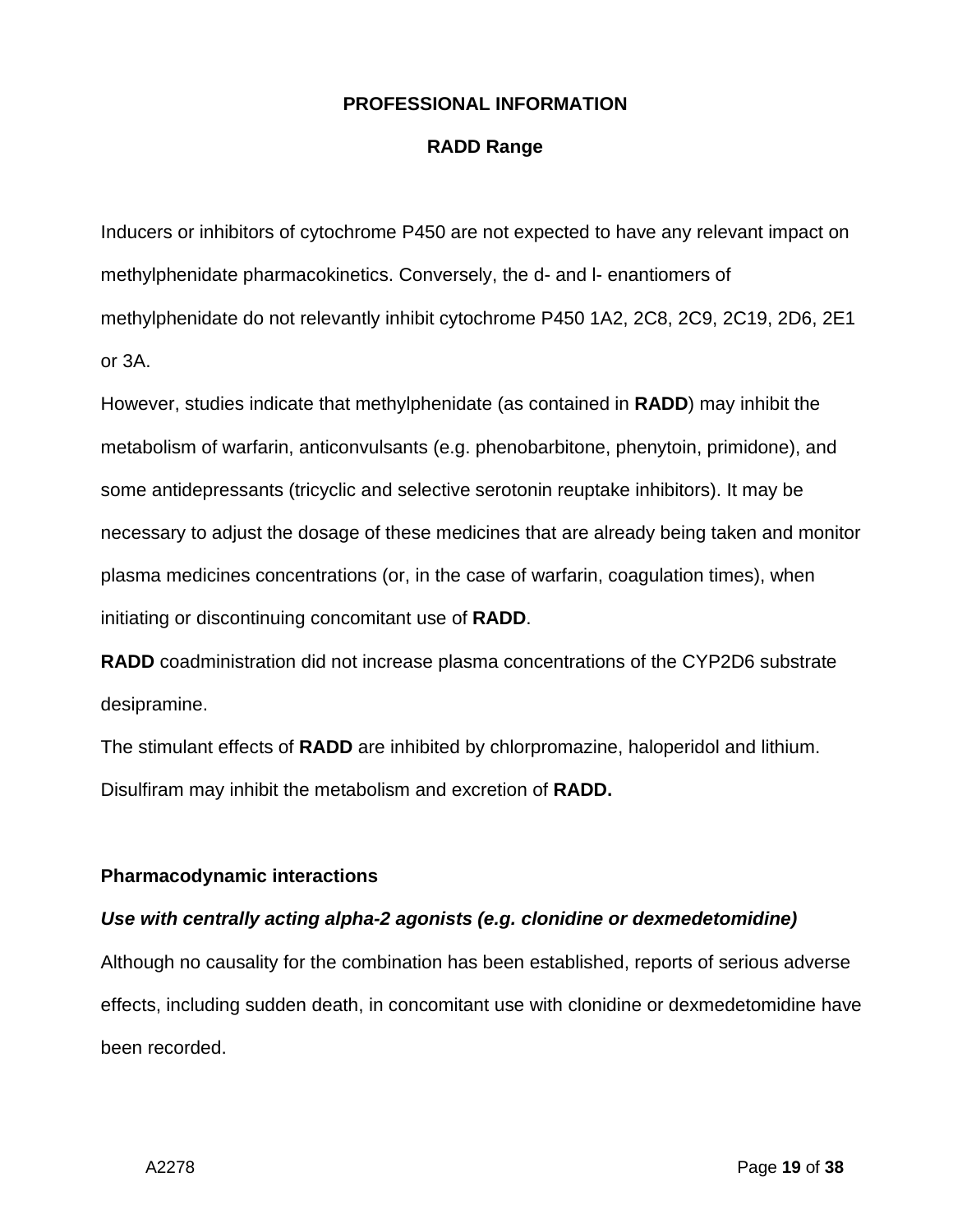#### **RADD Range**

#### *Use with alcohol*

Alcohol may exacerbate the adverse CNS effects of **RADD**. It is therefore desirable for patients to abstain from alcohol during treatment (see section 4.4).

#### *Anti-hypertensive medicines*

Methylphenidate may decrease the effectiveness of medicines used to treat hypertension.

#### *Use with medicines that elevate blood pressure*

Caution is advised in concomitant use with any other medicine that can also elevate blood pressure (see section 4.4).

Due to possible hypertensive crisis, **RADD** is contraindicated in patients being treated (currently or within the preceding 2 weeks) with non-selective, irreversible MAO-inhibitors (see section 4.3).

## *Urinary alkalinisers*

The urinary excretion of methylphenidate is reduced by urinary alkalinisers, which may enhance or prolong their effects, excretion is increased by urinary acidifiers.

#### *Use with anaesthetics*

There is a risk of sudden blood pressure and heart rate increase during surgery. If surgery is planned, **RADD** treatment should not be used on the day of surgery.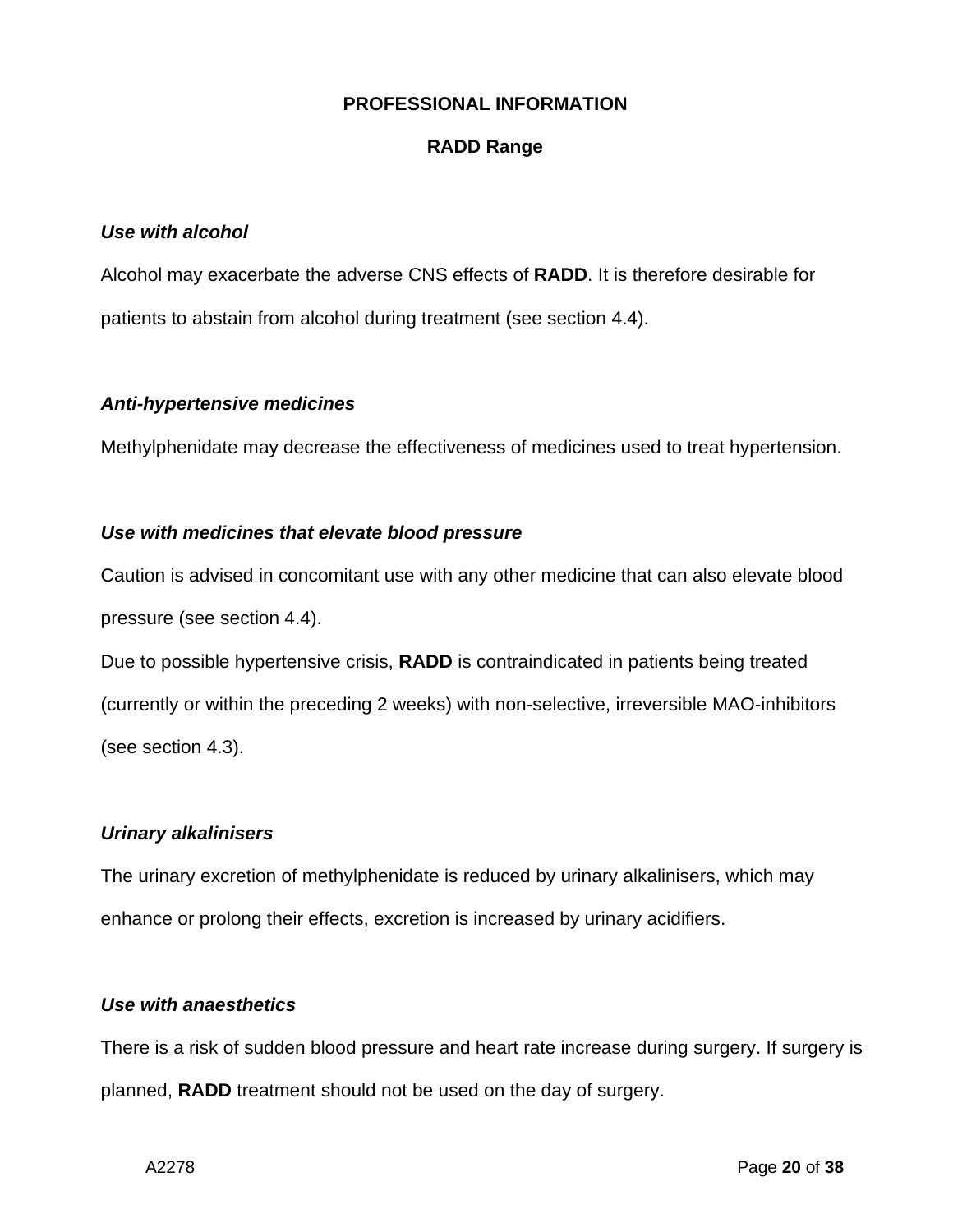## **RADD Range**

#### *Use with dopaminergic medicines*

Caution is recommended when administering **RADD** with dopaminergic medicines, including antipsychotics. Because a predominant action of methylphenidate is to increase extracellular dopamine levels, **RADD** may be associated with pharmacodynamic interactions when coadministered with direct and indirect dopamine agonists (including DOPA and tricyclic antidepressants) or with dopamine antagonists including antipsychotics.

#### *Use with serotonergic medicines*

The concomitant use of **RADD** and serotonergic medicines is not recommended as this may lead to the development of serotonin syndrome (see section 4.4). Methylphenidate has been shown to increase extracellular serotonin and norepinephrine and appears to have weak potency in binding serotonin transporter.

## *Medicine/Laboratory test*

**RADD** may induce false positive laboratory tests for amphetamines, particularly with immunoassays screen test.

## **4.6 Fertility, pregnancy and lactation**

## **Pregnancy**

**RADD** should not be used during pregnancy as safety has not been established (see section 4.3).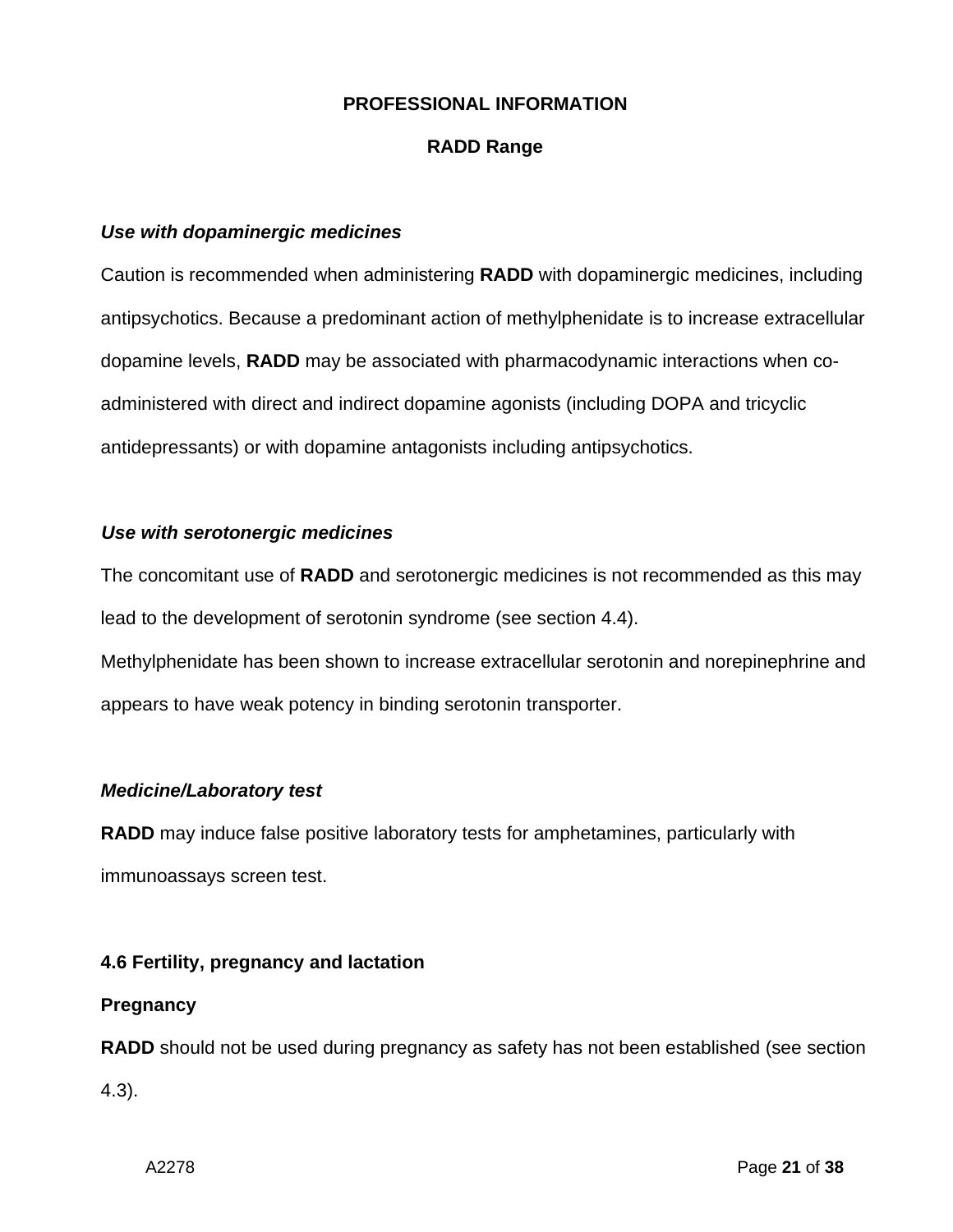## **RADD Range**

Cases of neonatal cardiorespiratory toxicity, specifically foetal tachycardia and respiratory

distress have been reported.

Teratogenicity has been shown in laboratory animals.

## **Breastfeeding**

Methylphenidate is excreted in human milk, **RADD** should not be used during breastfeeding (see section 4.3).

## **Fertility**

No relevant effects observed in non-clinical studies.

## **4.7 Effects on ability to drive and use machines**

**RADD** may cause changes to vision (including blurring, altered visual depth perception), sedation and dizziness, patients should be advised to avoid driving or operating heavy machinery until they know how **RADD** affects them.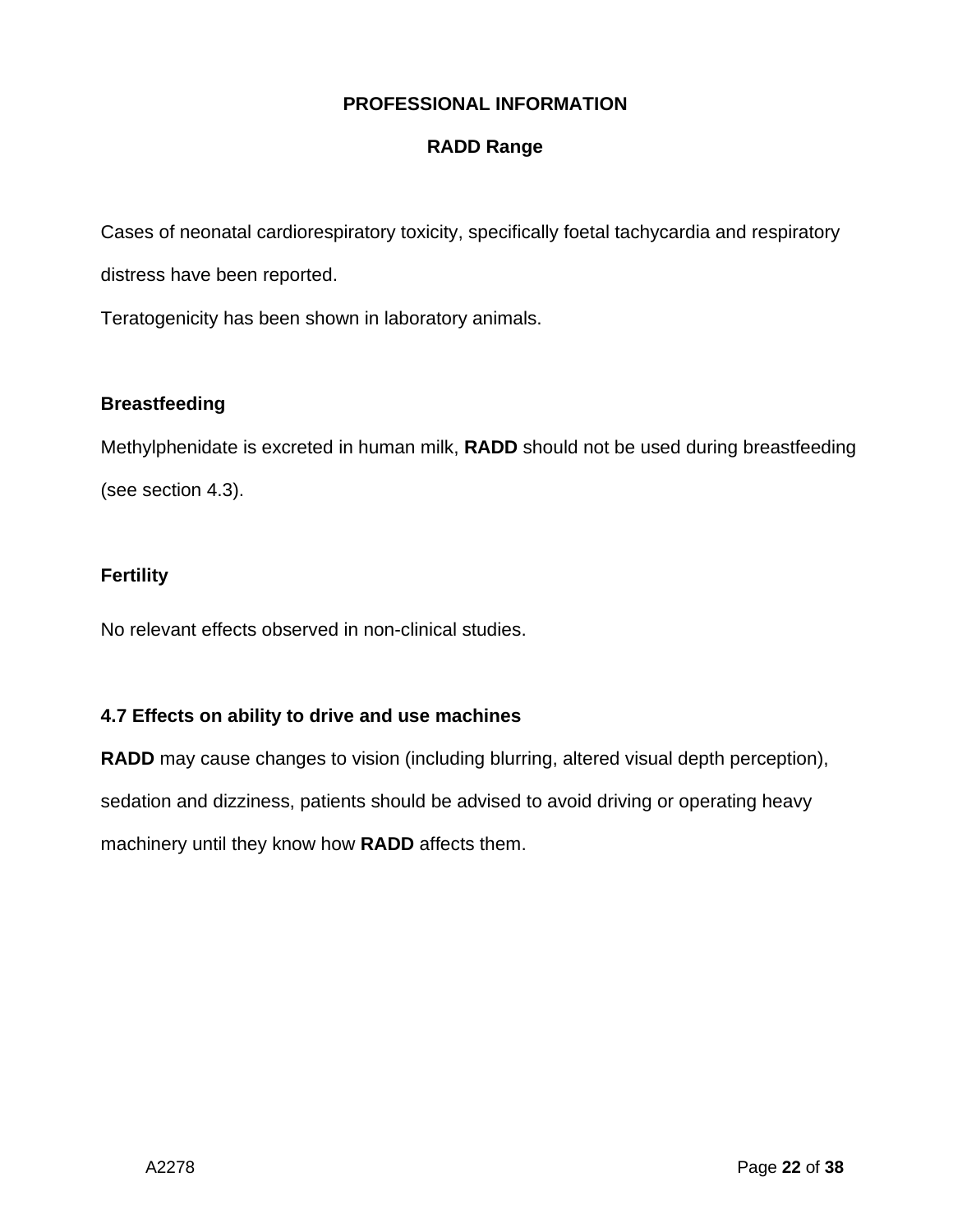## **RADD Range**

## **4.8 Undesirable effects**

## **Tabulated list of adverse effects**

| <b>System Organ</b> | <b>Frequency</b> | Side effects                     |
|---------------------|------------------|----------------------------------|
| <b>Class</b>        |                  |                                  |
| Infections and      | Frequent         | Nasopharyngitis, upper           |
| Infestations        |                  | respiratory tract infection,     |
|                     |                  | sinusitis                        |
| <b>Blood and</b>    | Less frequent    | Anaemia leukopenia,              |
| lymphatic system    |                  | thrombocytopenia,                |
| disorders           |                  | thrombocytopenic purpura         |
|                     | Frequency        | Pancytopenia                     |
|                     | unknown          |                                  |
| Immune system       | Less frequent    | Hypersensitivity reactions,      |
| disorders           |                  | angioedema, anaphylactic         |
|                     |                  | reactions, auricular swelling,   |
|                     |                  | bullous conditions, exfoliative  |
|                     |                  | conditions, urticarias, pruritus |
|                     |                  | NEC, rashes, eruptions,          |
|                     |                  | exanthemas NEC                   |
| Metabolism and      | Frequent         | Anorexia, decreased appetite,    |
| nutrition disorders |                  | moderately reduced weight and    |
|                     |                  | height gain during prolonged use |
|                     |                  | in children                      |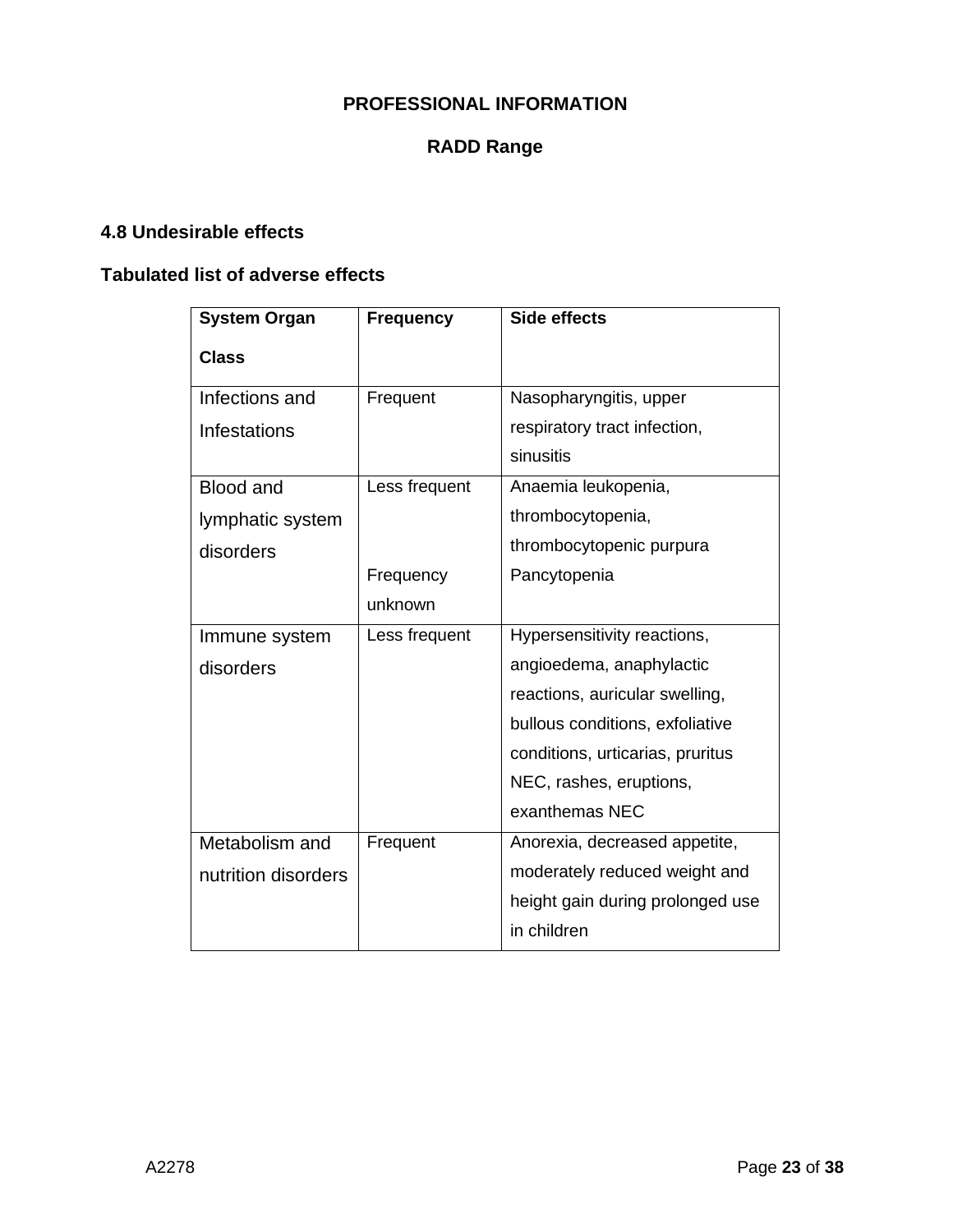| Psychiatric | Frequent      | Insomnia, nervousness, anorexia,    |
|-------------|---------------|-------------------------------------|
| disorders   |               | affect lability, aggression,        |
|             |               | agitation, anxiety, depression,     |
|             |               | irritability, abnormal behaviour,   |
|             |               | mood swings, tics, depressed        |
|             |               | mood, libido decreased, tension,    |
|             |               | bruxism, panic attack               |
|             | Less frequent | Psychotic disorders, auditory,      |
|             |               | visual and tactile hallucination,   |
|             |               | anger, suicidal ideation, mood      |
|             |               | altered, restlessness, tearfulness, |
|             |               | worsening of pre-existing tics of   |
|             |               | Tourette's syndrome, logorrhoea,    |
|             |               | hypervigilance, sleep disorder,     |
|             |               | mania, disorientation, libido       |
|             |               | disorder, confusional state,        |
|             |               | suicidal attempt (including         |
|             |               | completed suicide, transient        |
|             |               | depressed mood, abnormal            |
|             |               | thinking, apathy, repetitive        |
|             |               | behaviours, over-focussing          |
| Psychiatric | Frequency     | Delusions, thought disturbances,    |
| disorders   | unknown       | dependence, cases of abuse and      |
| continued   |               | dependence                          |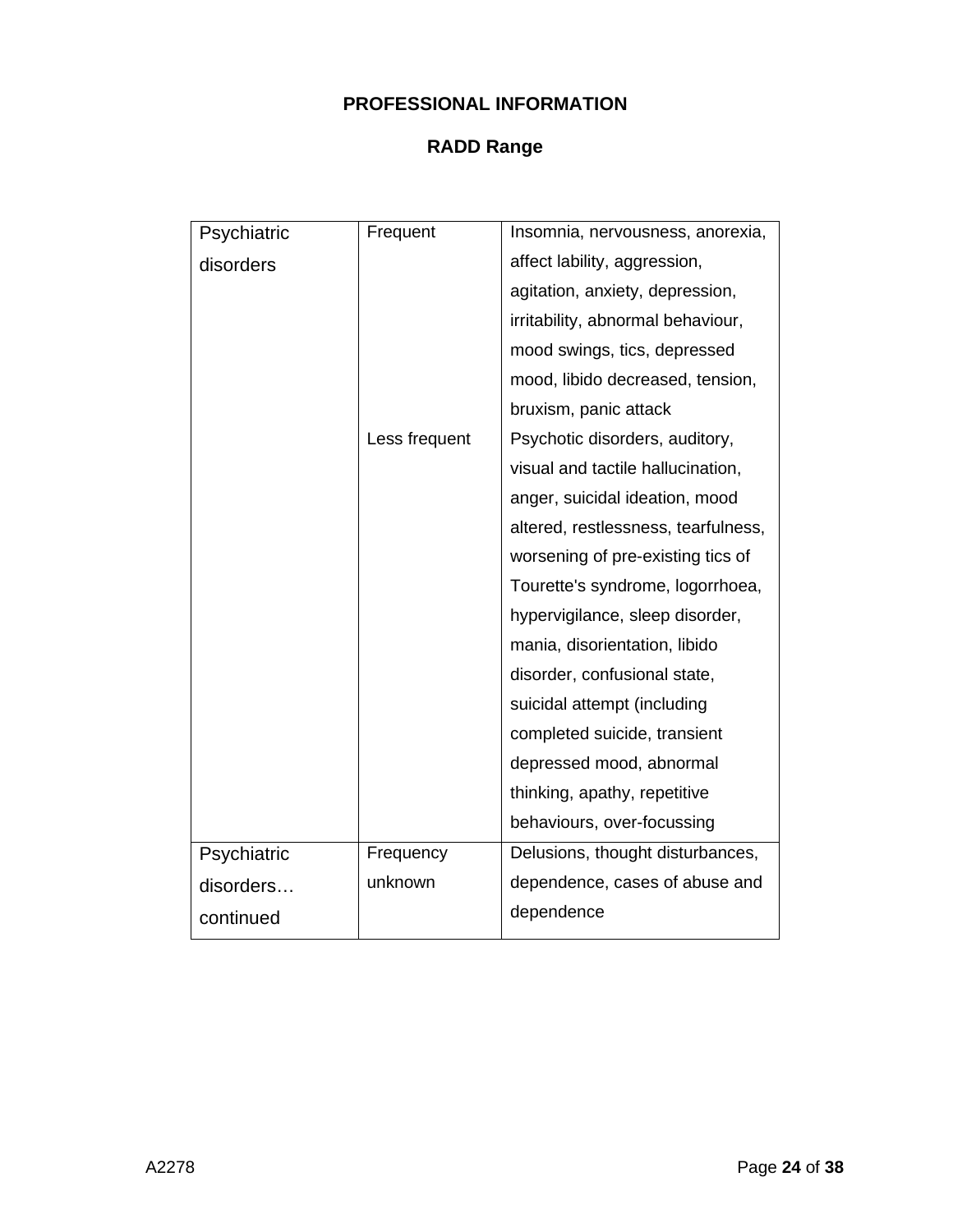| Nervous system    | Frequent      | Headache, dizziness,                  |
|-------------------|---------------|---------------------------------------|
| disorders         |               | psychomotor hyperactivity,            |
|                   |               | somnolence, paraesthesia,             |
|                   |               | tension headache                      |
|                   | Less frequent | Sedation, tremor, lethargy,           |
|                   |               | convulsion, choreoathetoid            |
|                   |               | movements, reversible ischaemic       |
|                   |               | neurological deficit, neuroleptic     |
|                   |               | malignant syndrome                    |
|                   | Frequency     | Cerebrovascular disorders             |
|                   | unknown       | (including vasculitis, cerebral       |
|                   |               | haemorrhages, cerebrovascular         |
|                   |               | accidents, cerebral arteritis,        |
|                   |               | cerebral occlusion), grand mal        |
|                   |               | convulsion, migraine, dyskinesia      |
| Eye disorders     | Frequent      | Accommodation disorder                |
|                   | Less frequent | Blurred vision, dry eye, difficulties |
|                   |               | in visual accommodation, visual       |
|                   |               | impairment, diplopia                  |
|                   | Frequency     | <b>Mydriasis</b>                      |
|                   | unknown       |                                       |
| Ear and labyrinth | Frequent      | Vertigo                               |
| disorders         |               |                                       |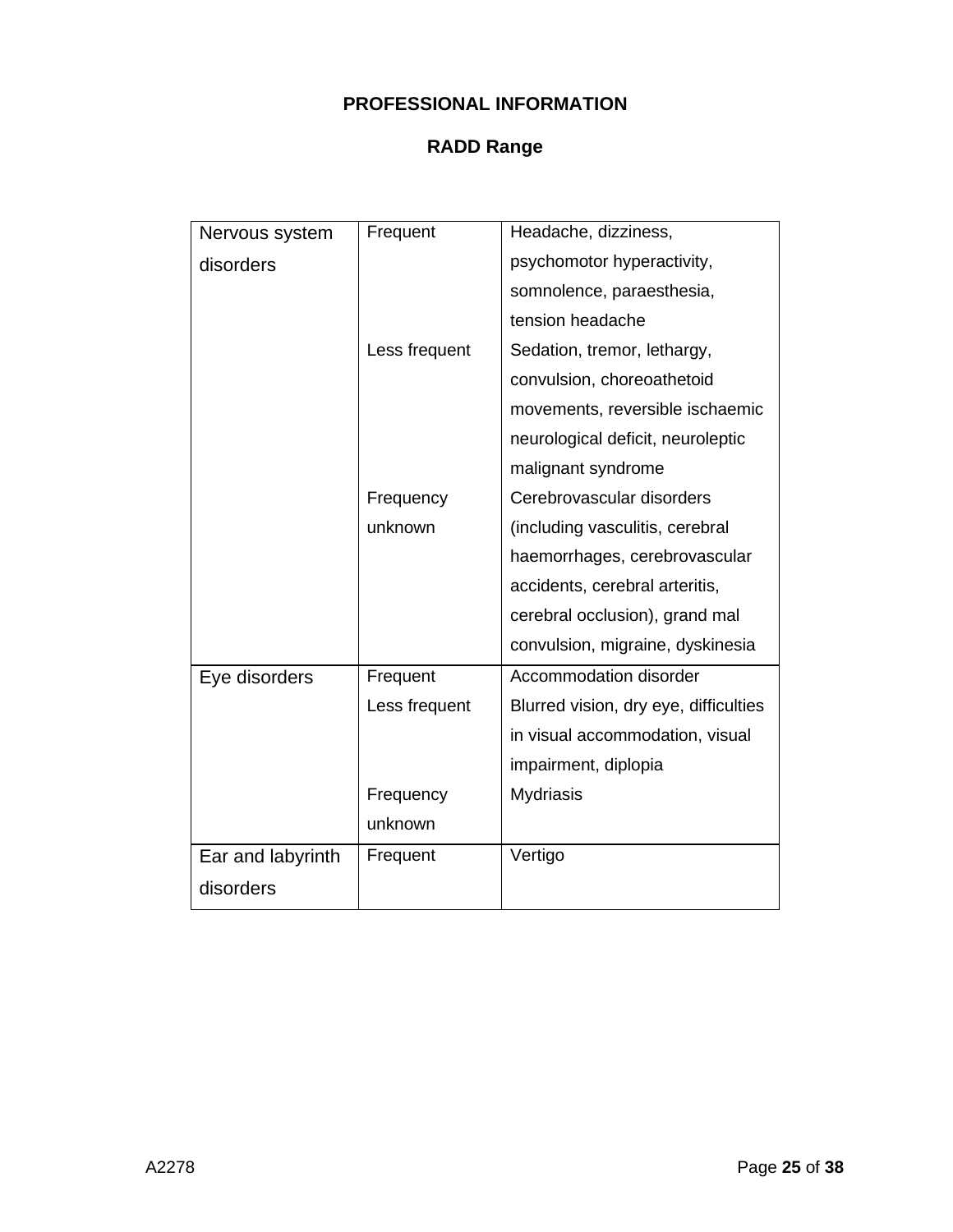| Cardiac disorders | Frequent      | Disrhythmia, tachycardia,            |
|-------------------|---------------|--------------------------------------|
|                   |               | palpitations                         |
|                   | Less frequent | Chest pain, angina pectoris,         |
|                   |               | cardiac arrest, cardiac              |
|                   |               | dysrhythmias myocardial              |
|                   |               | infarction                           |
|                   | Frequency     | Supraventricular tachycardia,        |
|                   | unknown       | bradycardia, ventricular             |
|                   |               | extrasystoles, extrasystoles         |
| Vascular          | Frequent      | Hypertension                         |
| disorders         | Less frequent | Hot flush, cerebral arteritis and/or |
|                   |               | occlusion, peripheral coldness,      |
|                   | Frequency     | Raynaud's phenomenon                 |
|                   | unknown       |                                      |
| Respiratory,      | Frequent      | Cough, oropharyngeal pain, nasal     |
| thoracic and      |               | congestion                           |
| mediastinal       | Less frequent | Dyspnoea, nasopharyngitis            |
| disorders         |               |                                      |
| Gastrointestinal  | Frequent      | Abdominal pain upper, diarrhoea,     |
| disorders         |               | nausea, abdominal discomfort,        |
|                   |               | vomiting, dry mouth, dyspepsia       |
|                   | Less frequent | Constipation                         |
| Hepato-biliary    |               |                                      |
|                   | Less frequent | Hepatic enzyme elevations,           |
| disorders         |               | abnormal liver function, including   |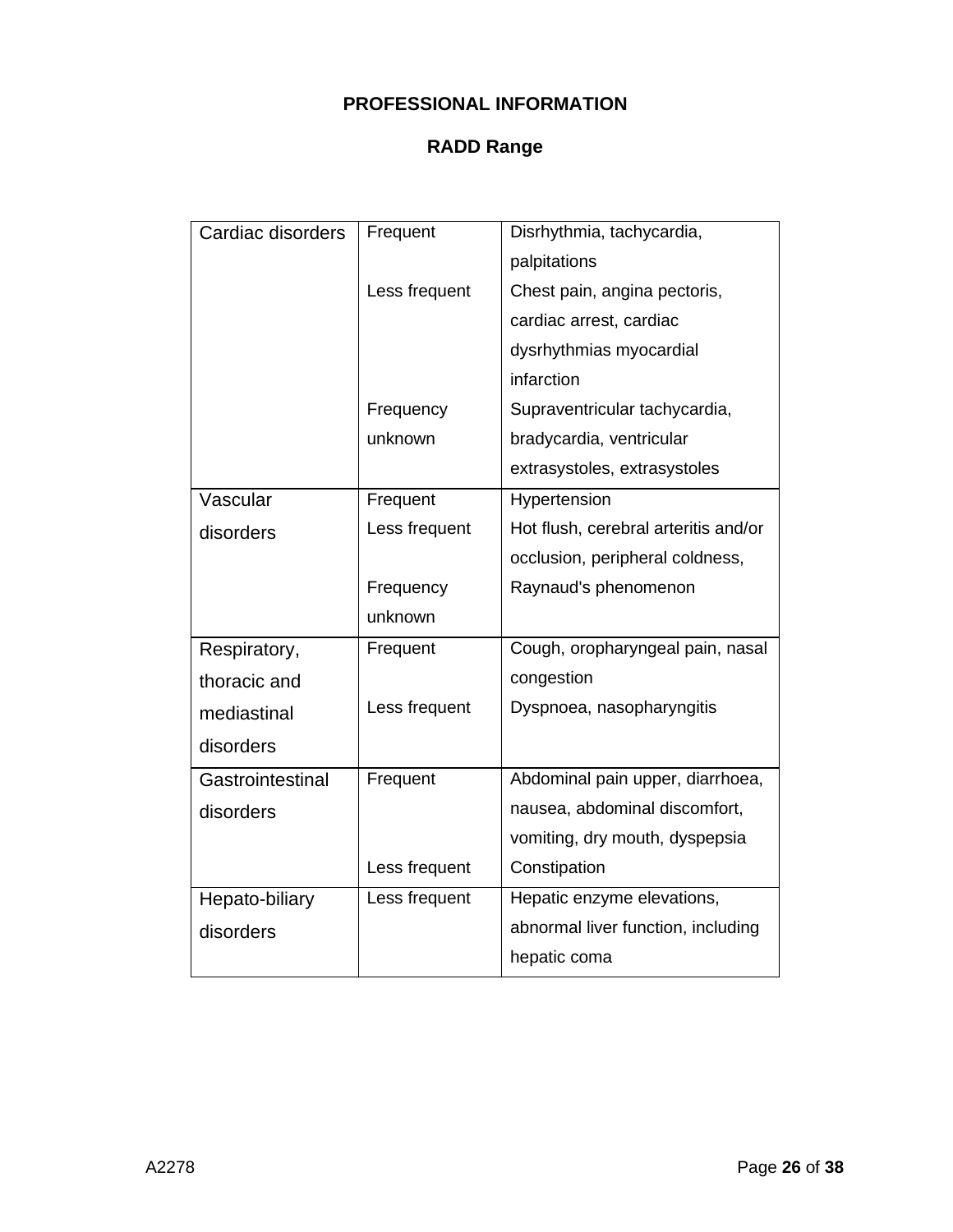| Skin and                 | Frequent      | Alopecia, pruritus, rash, urticaria      |
|--------------------------|---------------|------------------------------------------|
| subcutaneous             | Less frequent | Angioedema, bullous conditions,          |
| tissue disorders         |               | exfoliative conditions,                  |
|                          |               | hyperhidrosis, macular rash;             |
|                          |               | erythema, erythema multiforme,           |
|                          |               | exfoliative dermatitis, fixed drug       |
|                          |               | eruption                                 |
| Musculoskeletal,         | Frequent      | Arthralgia, muscle tightness,            |
| connective tissue        |               | muscle spasms                            |
| and bone                 | Less frequent | Myalgia, muscle twitching, muscle        |
| disorders                |               | cramps                                   |
| Renal and urinary        | Less frequent | Haematuria, pollakiuria                  |
| disorders                |               |                                          |
| Reproductive             | Frequent      | Erectile dysfunction                     |
| system and breast        | Less frequent | Gynaecomastia                            |
| disorders                | Frequency     | Priapism, erection increased and         |
|                          | unknown       | prolonged erection                       |
| <b>General disorders</b> | Frequent      | Pyrexia, growth retardation during       |
| and administrative       |               | prolonged use in children, fatigue,      |
| site conditions          |               | irritability, feeling jittery, asthenia, |
|                          |               | thirst                                   |
|                          | Less frequent | Chest pain, sudden cardiac death,        |
|                          |               | decreased medicine effect                |
|                          | Frequency     | Chest discomfort, hyperpyrexia           |
|                          | unknown       |                                          |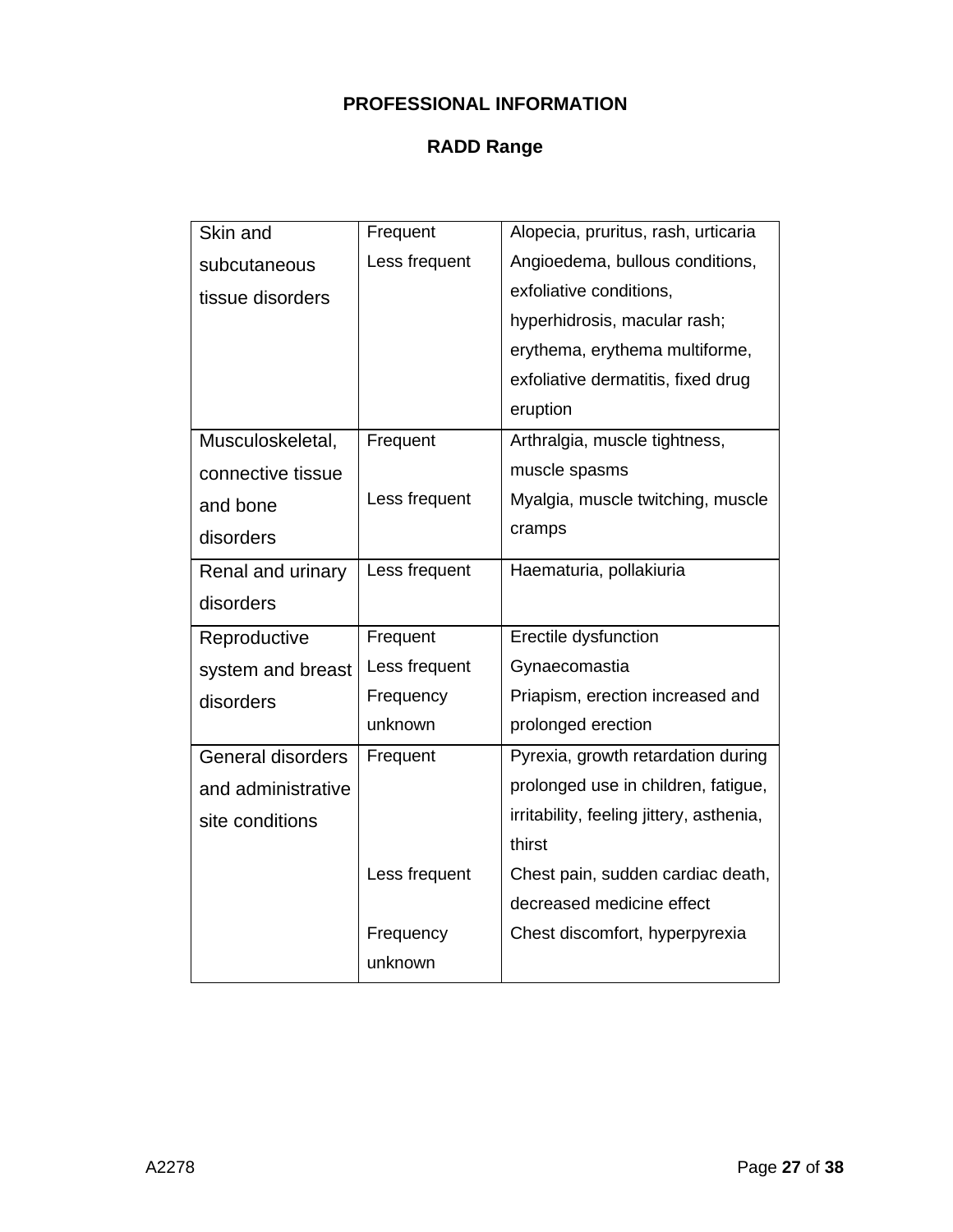## **RADD Range**

| Investigations | Frequent      | Changes in blood pressure and        |
|----------------|---------------|--------------------------------------|
|                |               | heart rate (usually an increase),    |
|                |               | decreased weight, increased          |
|                |               | alanine amino-transferase            |
|                | Less frequent | Increased hepatic enzyme,            |
|                |               | increased blood alkaline             |
|                |               | phosphatase, increased blood         |
|                |               | bilirubin, decreased platelet count, |
|                |               | abnormal white blood cell-count,     |
|                |               | cardiac murmur                       |
|                |               |                                      |

#### Reporting of suspected adverse reactions

Reporting suspected adverse reactions after authorisation of the medicine is important. It allows continued monitoring of the benefit/risk balance of the medicine. Health care professionals are asked to report any suspected adverse reactions to SAHPRA via the "**6.04** 

**Adverse Drug Reaction Reporting Form**", found online under SAHPRA's publications:

<https://www.sahpra.org.za/Publications/Index/8>

## **4.9 Overdose**

Signs and symptoms:

Signs and symptoms of **RADD**, in an overdosage, result principally from overstimulation of the CNS and excessive sympathomimetic stimulations. They include the following: vomiting, agitation, tremors, hyperreflexia, muscle twitching, convulsions, coma, grand mal convulsion, euphoria, confusional state, confusion, hallucinations (auditory and/or visual), hyperhidrosis,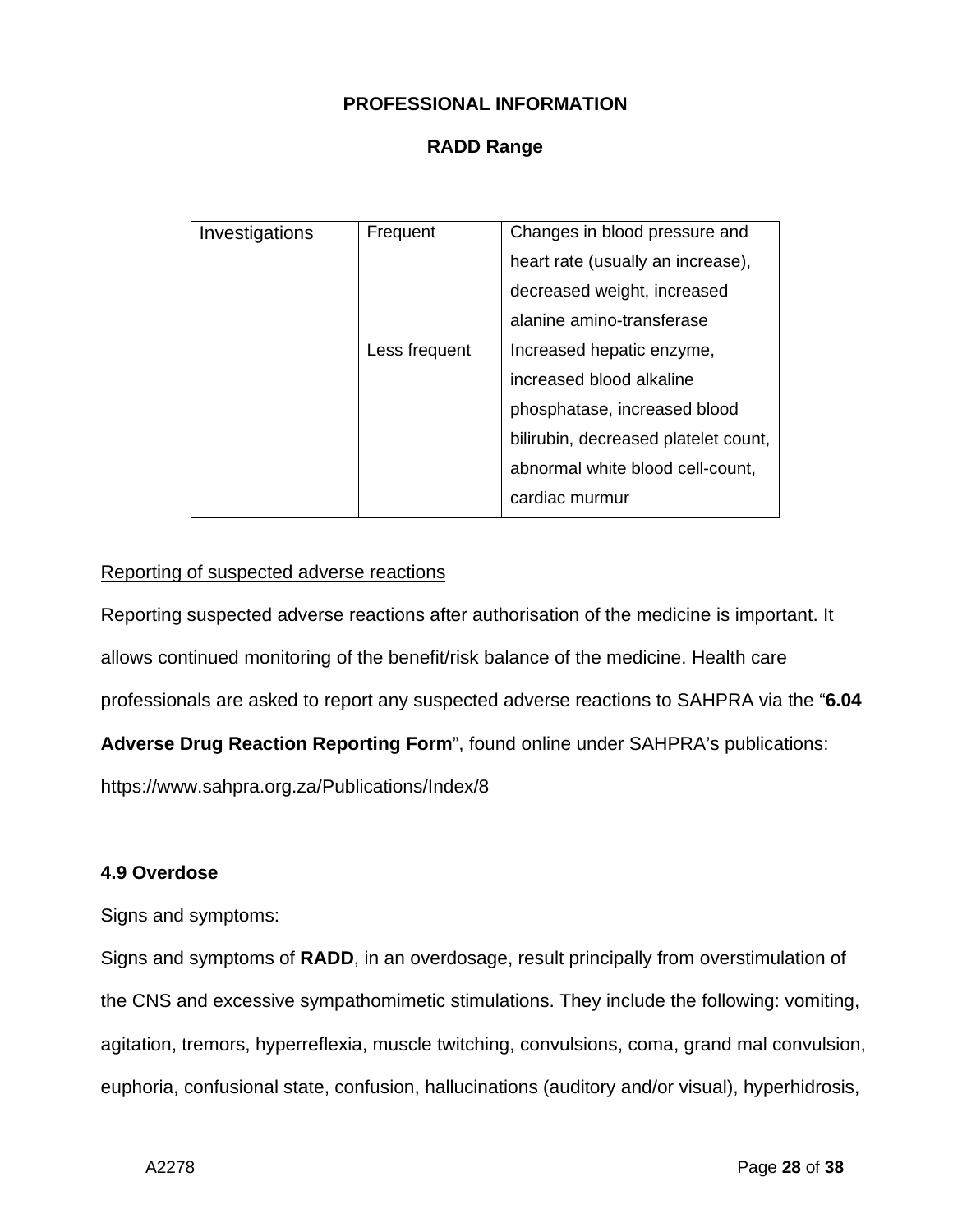#### **RADD Range**

delirium, flushing, headache, pyrexia, tachycardia, palpitations, heart rate increased, sinus dysrhythmias, hypertension, mydriasis, and dry mouth

Management of overdose:

Treatment consists of appropriate supportive measures and symptomatic treatment of lifethreatening events e.g. hypertensive crisis, cardiac dysrhythmias, convulsions. The patient must be protected against self-injury and against external stimuli that would aggravate overstimulation already present. For the most current guidance for treatment of symptoms of overdose, the practitioner should consult a certified Poison Control Centre or current toxicological publication.

If the patient is conscious, administration of activated charcoal and a laxative is recommended. In the presence of severe intoxication, a carefully titrated dose of benzodiazepine should be given.

Intensive care must be provided to maintain adequate circulation and respiratory exchange; external cooling procedures may be required for hyperpyrexia.

Efficacy of peritoneal dialysis or extracorporeal haemodialysis for overdose of **RADD** has not been established.

The prolonged release of methylphenidate from **RADD** should be considered when treating patients with overdose.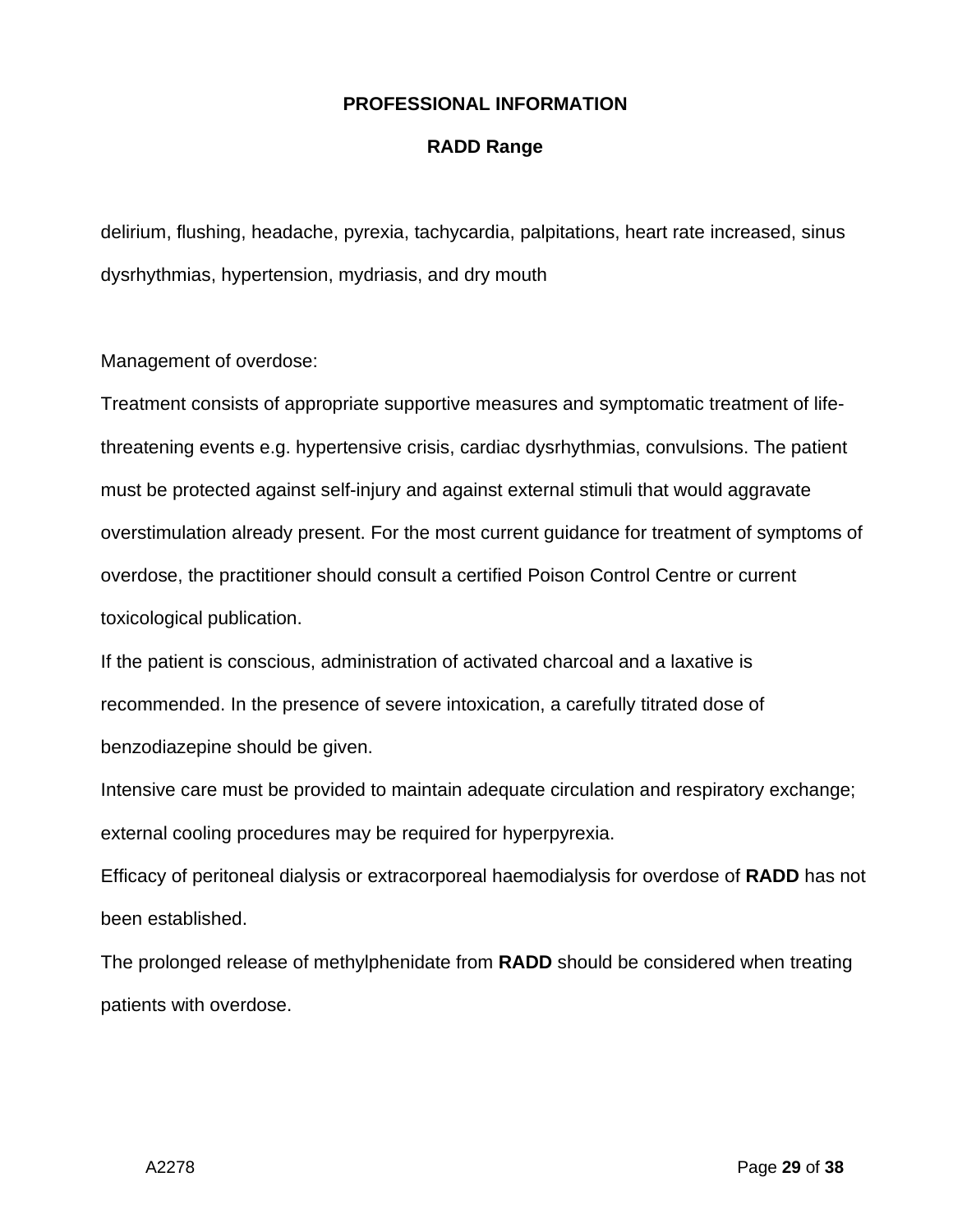## **RADD Range**

## **5. PHARMACOLOGICAL PROPERTIES**

#### **5.1 Pharmacodynamic properties**

Pharmacotherapeutic group: centrally acting sympathomimetics

ATC code: N06BA04

Pharmacological classification:

A 1.2 Psychoanaleptics (antidepressants).

#### *Mechanism of action:*

Methylphenidate HCl is a mild central nervous system (CNS) stimulant. The mode of therapeutic action in Attention Deficit Hyperactivity Disorder (ADHD) is not known. Methylphenidate is thought to block the reuptake of noradrenaline and dopamine into the presynaptic neuron and increase the release of these monoamines into the extra-neuronal space. Methylphenidate is a racemic mixture comprised of the d- and l-isomers. The disomer is more pharmacologically active than the l-isomer.

## **5.2 Pharmacokinetic properties**

## **Absorption:**

Methylphenidate is readily absorbed. Following oral administration of methylphenidate prolonged-release to adults, the tablet overcoat dissolves, providing an initial maximum concentration at about 1 to 2 hours. The methylphenidate contained in the two internal tablet layers is gradually released over the next several hours. Peak plasma concentrations are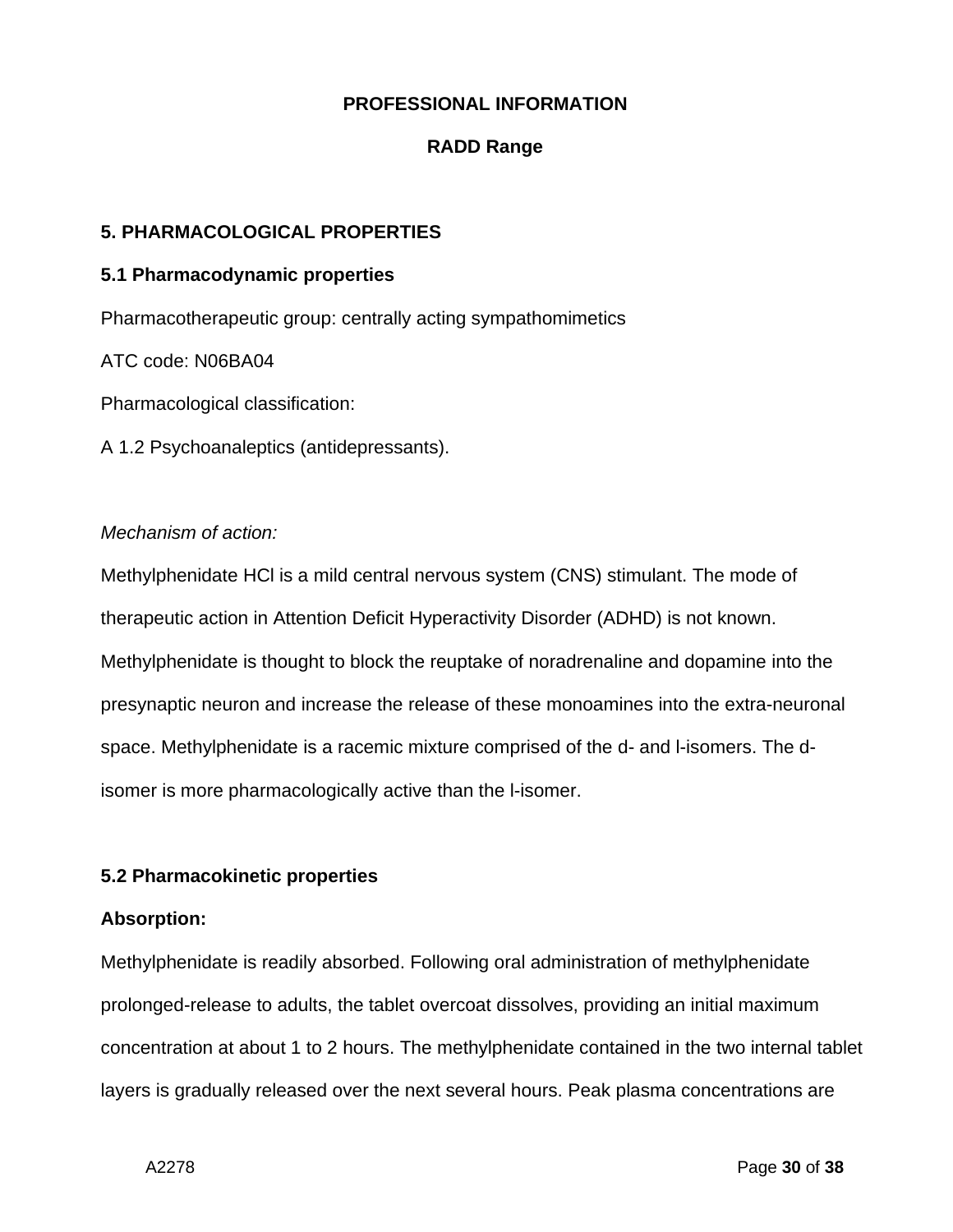#### **RADD Range**

achieved at about 6 to 8 hours, after which plasma levels of methylphenidate gradually decrease.

Methylphenidate prolonged-release taken once daily minimises the fluctuations between peak and trough concentrations associated with immediate-release methylphenidate three times daily. The extent of absorption of methylphenidate prolonged-release once daily is generally comparable to conventional immediate release preparations.

Following the administration of methylphenidate prolonged-release 18 mg once daily in 36 adults, the mean pharmacokinetic parameters were:  $C_{\text{max}}$  3,7  $\pm$  1,0 (ng/mL),  $T_{\text{max}}$  6,8  $\pm$  1,8 (h), AUC<sub>inf</sub> 41,8  $\pm$  13,9 (ng.h/mL), and t<sub>1/2</sub> 3,5  $\pm$  0,4 (h).

No differences in the pharmacokinetics of prolonged-release methylphenidate were noted following single and repeated once daily dosing, indicating no significant drug accumulation. The AUC and  $t_{1/2}$  following repeated once daily dosing are similar to those following the first dose of prolonged-release methylphenidate.

Dose proportionality: Following administration of prolonged-release methylphenidate in single doses of 18, 36, and 54 mg/day to healthy adults,  $C_{\text{max}}$  and  $AUC_{(0-inf)}$  of methylphenidate were proportional to dose, whereas I-methylphenidate  $C_{\text{max}}$  and  $AUC_{(0\text{-inf})}$ increased disproportionally with respect to dose. Following administration of prolonged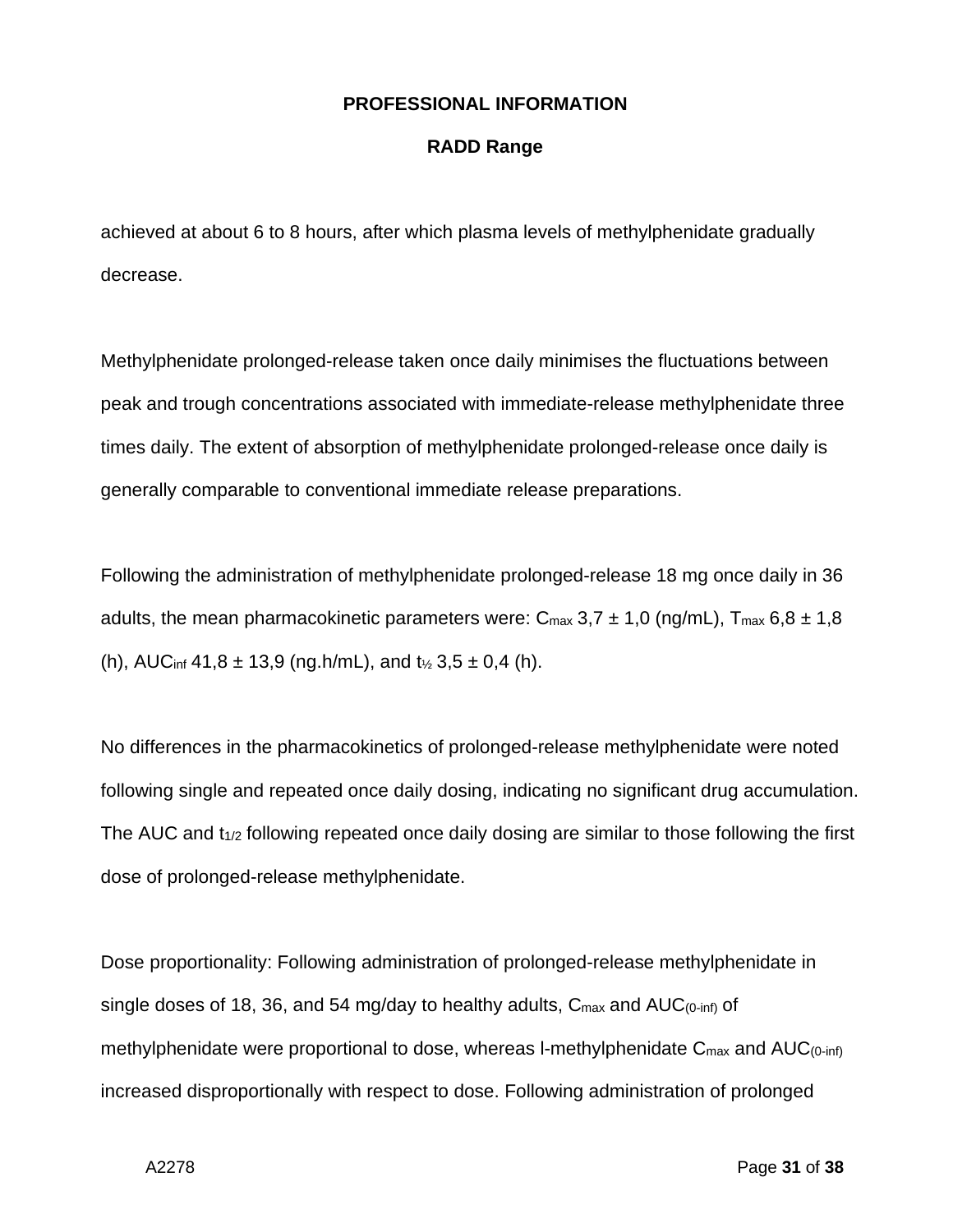#### **RADD Range**

release methylphenidate, plasma concentrations of the I-isomer were approximately 1/40<sup>th</sup> the plasma concentrations of the d-isomer.

In healthy adults, single and multiple dosing of once daily prolonged release methylphenidate doses from 54 to 144 mg/day resulted in linear and dose proportional increases in C<sub>max</sub> and AUCinf for total methylphenidate (MPH) and its major metabolite, (alpha)-phenyl-piperidine acetic acid (PPAA). The single dose and steady state (Day 4) clearance and half-life parameters were similar, indicating that there was no time dependency in the pharmacokinetics of methylphenidate. The ratio of metabolite (PPAA) to parent medicine (MPH) was constant across doses from 54 to 144 mg/day, both after single dose and upon multiple dosing.

In a multiple dose study in adolescent ADHA patients aged 13 – 16, administered a dose of (18 to 72 mg/day) of prolonged release methylphenidate, mean  $C_{\text{max}}$  and AUC $_{\text{TAU}}$  of methylphenidate increased proportionally with respect to the dose.

#### **Distribution:**

Plasma methylphenidate concentrations in adults decline biexponentially following oral administration. The half-life of methylphenidate in adults following oral administration of prolonged-release methylphenidate was approximately 3,5 h.

The rate of protein binding of methylphenidate and of its metabolites is approximately 15 %.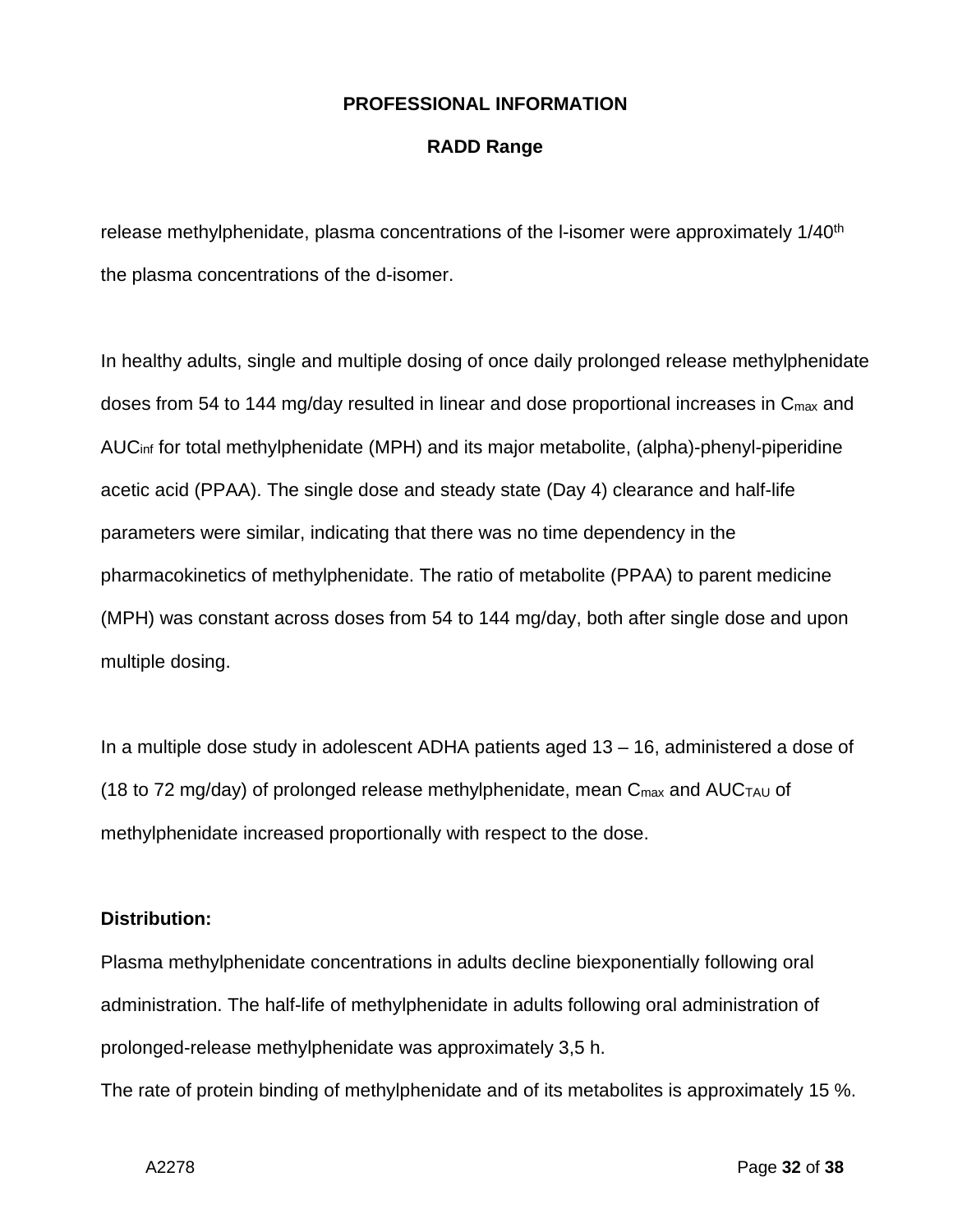#### **RADD Range**

The apparent volume of distribution of methylphenidate is approximately 13 litres/kg.

#### **Biotransformation:**

In humans, methylphenidate is metabolised primarily by de-esterification to (alpha)-phenylpiperidine acetic acid (PPA, approximately 50-fold the level of the unchanged substance) which has little or no pharmacologic activity. In adults, the metabolism of prolonged-release methylphenidate once daily, as evaluated by metabolism to PPA, is similar to that of methylphenidate three times daily. The metabolism of single and repeated once daily doses of prolonged-release methylphenidate is similar.

#### **Elimination:**

The elimination half-life of methylphenidate in adults following administration of prolongedrelease methylphenidate was approximately 3.5 hours.

After oral dosing of radiolabelled methylphenidate in humans, about 90 % of the radioactivity was recovered in urine. The main urinary metabolite was PPA, accounting for approximately 80 % of the dose.

## **Food Effects:**

In patients, there were no differences in either the pharmacokinetics or the pharmacodynamic performance of prolonged-release methylphenidate when administered after a high fat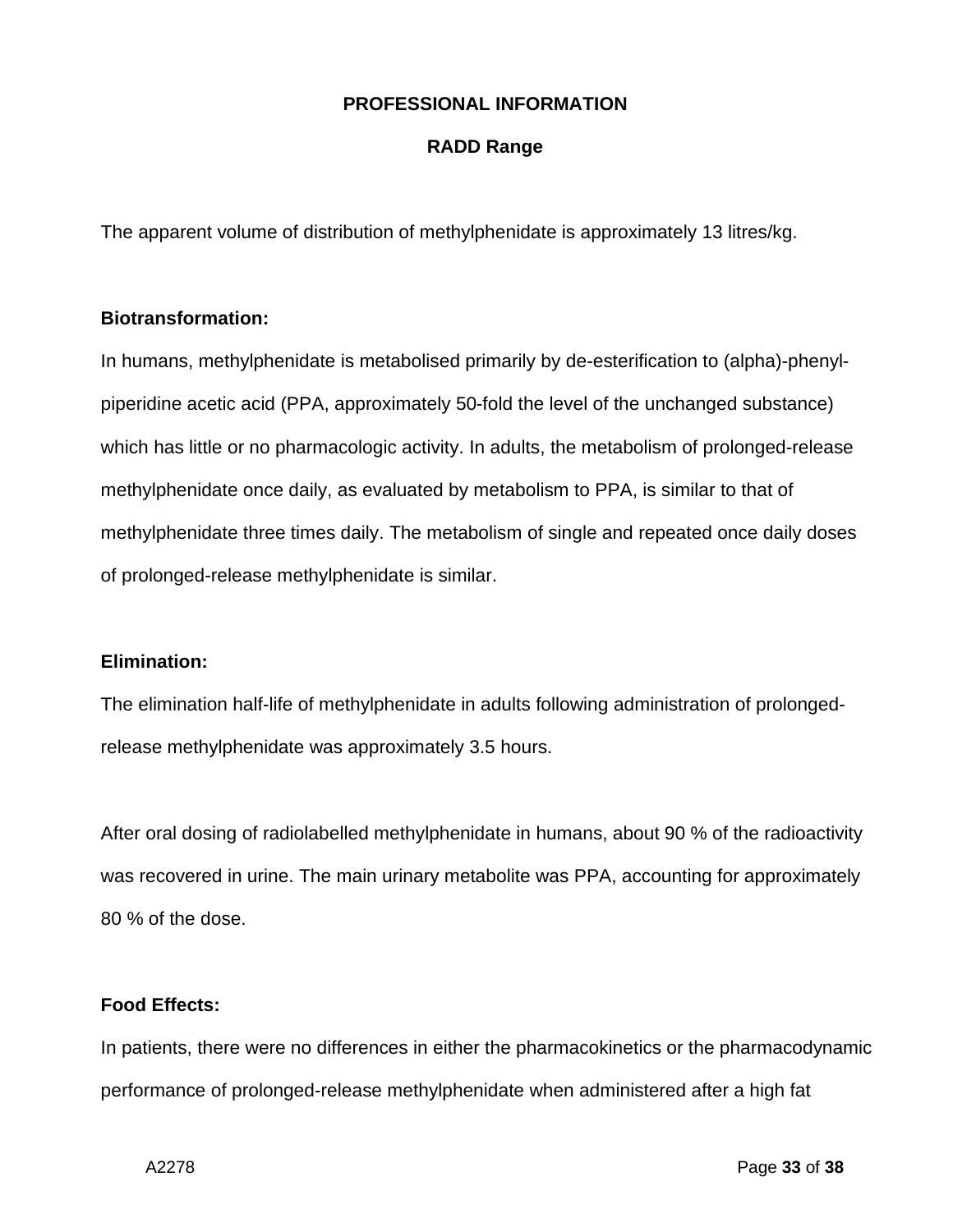## **RADD Range**

breakfast on an empty stomach. There is no evidence of dose dumping in the presence of food.

## **Pharmacokinetics in special patient groups**

## **Gender***:*

In healthy adults, the mean dose-adjusted  $AUC_{(0\text{-inf})}$  values for prolonged-release methylphenidate were 36,7 ng.h/mL in men and 37,1 ng.h/mL in women, with no differences noted between the two groups.

## **Ethnicity***:*

In healthy adults receiving prolonged-release methylphenidate, dose-adjusted AUC(0-inf) was consistent across ethnic groups; however, the sample size may have been insufficient to detect ethnic variations in pharmacokinetics.

## **Age***:*

The pharmacokinetics of prolonged-release methylphenidate has not been studied in children younger than 6 years of age.

## **Renal insufficiency:**

There is no experience with the use of prolonged-release methylphenidate in patients with renal insufficiency. Since renal clearance is not an important route of methylphenidate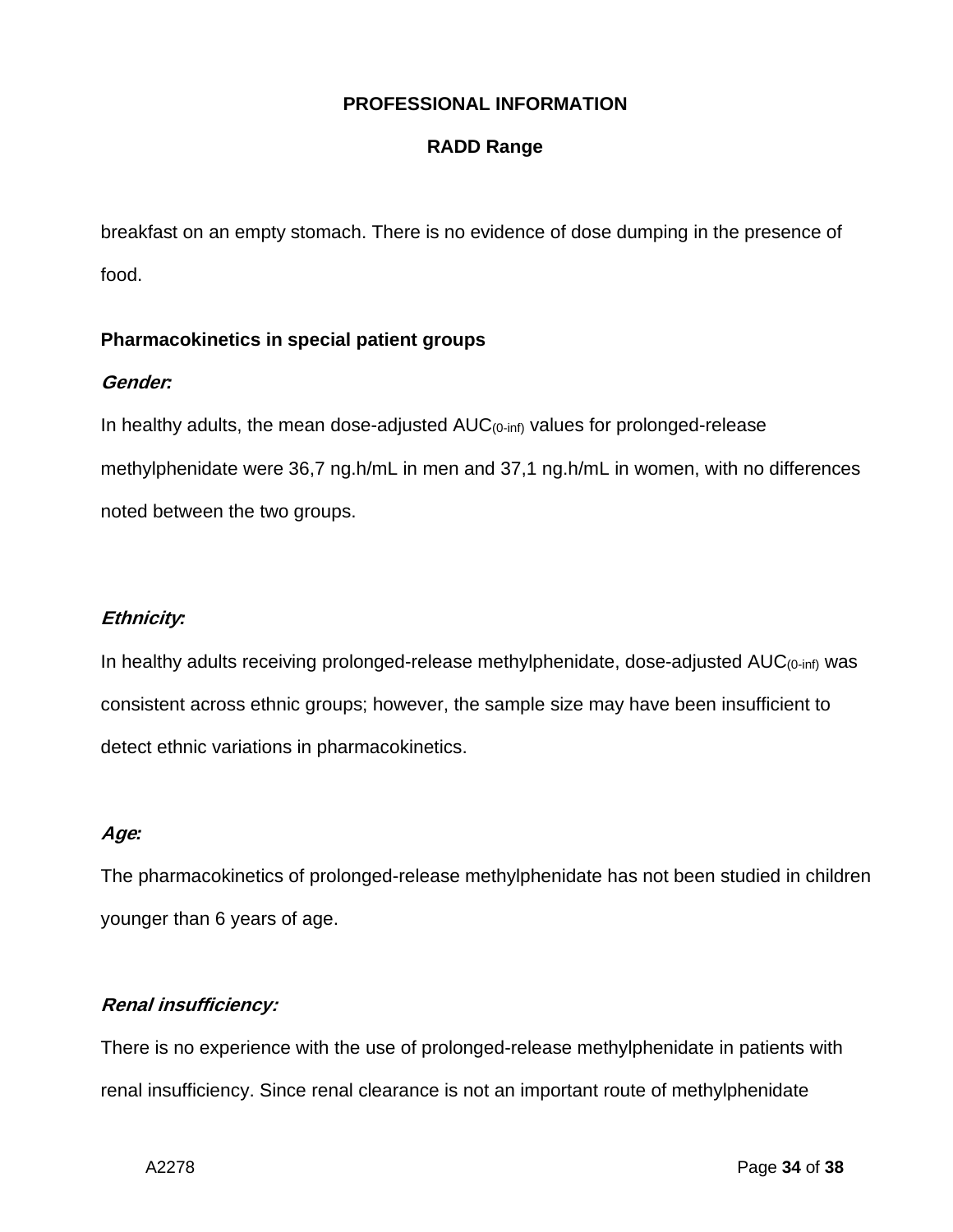## **RADD Range**

clearance, renal insufficiency is expected to have little effect on the pharmacokinetics of prolonged-release methylphenidate.

## **Hepatic insufficiency***:*

There is no experience with the use of prolonged-release methylphenidate in patients with hepatic insufficiency.

## **5.3 Preclinical safety data**

#### *Carcinogenicity*

In life-time rat and mouse carcinogenicity studies, increased numbers of malignant liver tumours were noted in male mice only. The significance of this finding to humans is unknown.

Methylphenidate did not affect reproductive performance or fertility at low multiples of the clinical dose.

## *Pregnancy-embryonal/foetal development*

Methylphenidate is not considered to be teratogenic in rats and rabbits. Foetal toxicity (i.e. total litter loss) and maternal toxicity was noted in rats at maternally toxic doses.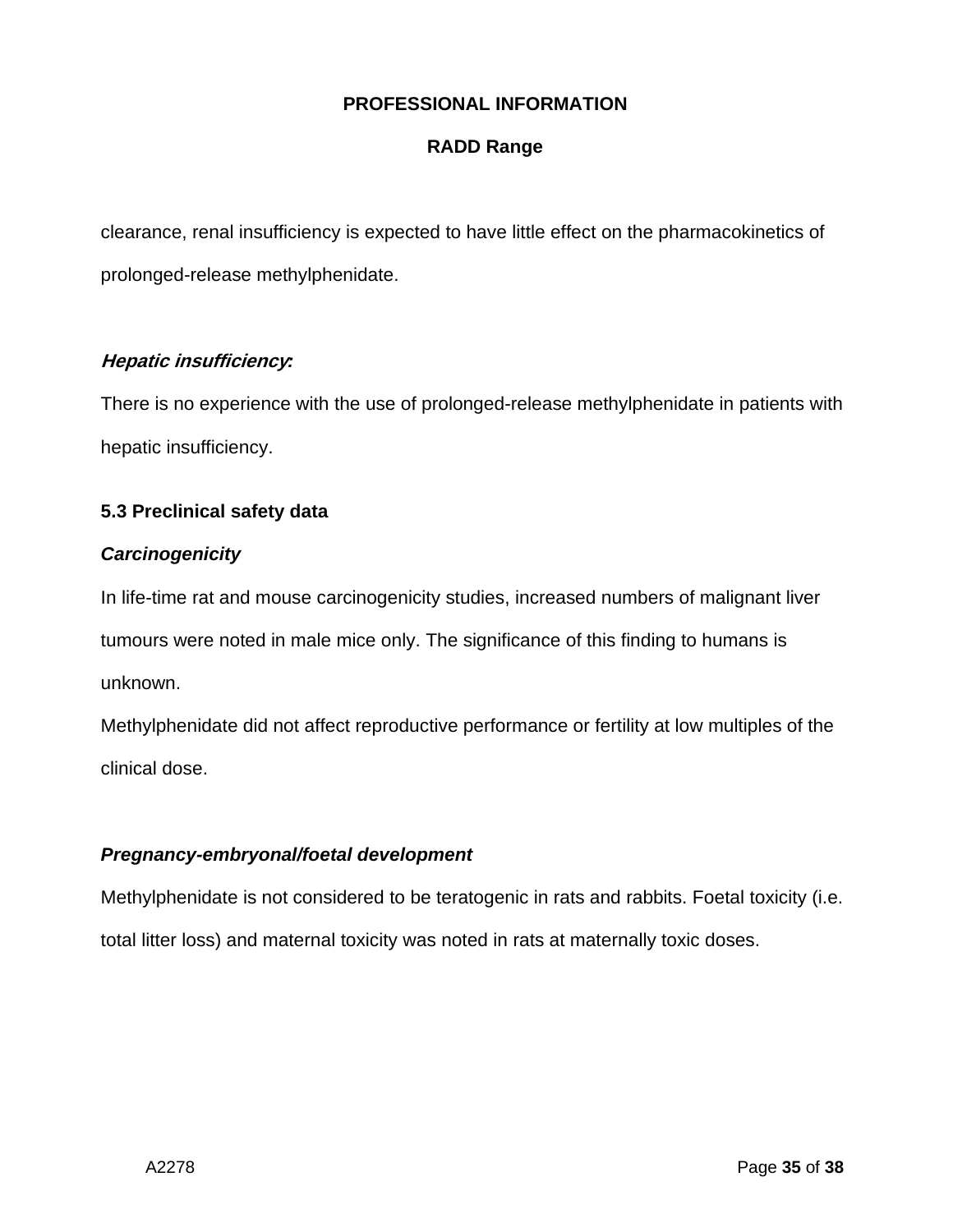## **RADD Range**

## **6. PHARMACEUTICAL PARTICULARS**

#### **6.1 List of excipients**

Colloidal anhydrous silica

Fumaric acid

Hypromellose

Indigo carmine aluminium lake

Iron oxide black (E172)

Iron oxide red (E172)<sup>1,3</sup>

Iron oxide yellow  $(E172)^{1,2}$ 

Lactose monohydrate

Macrogol 3350

Magnesium stearate

Methacrylic acid-methyl methacrylate copolymer (1:1)

Methacrylic acid-methyl methacrylate copolymer (1:2)

Opacode Black S-1-17823

Partially hydrolysed polyvinyl alcohol

Talc

Titanium dioxide (E171)

Triethyl citrate

<sup>1</sup> Applicable to the 18 mg strength only

<sup>2</sup> Applicable to the 27 mg strength only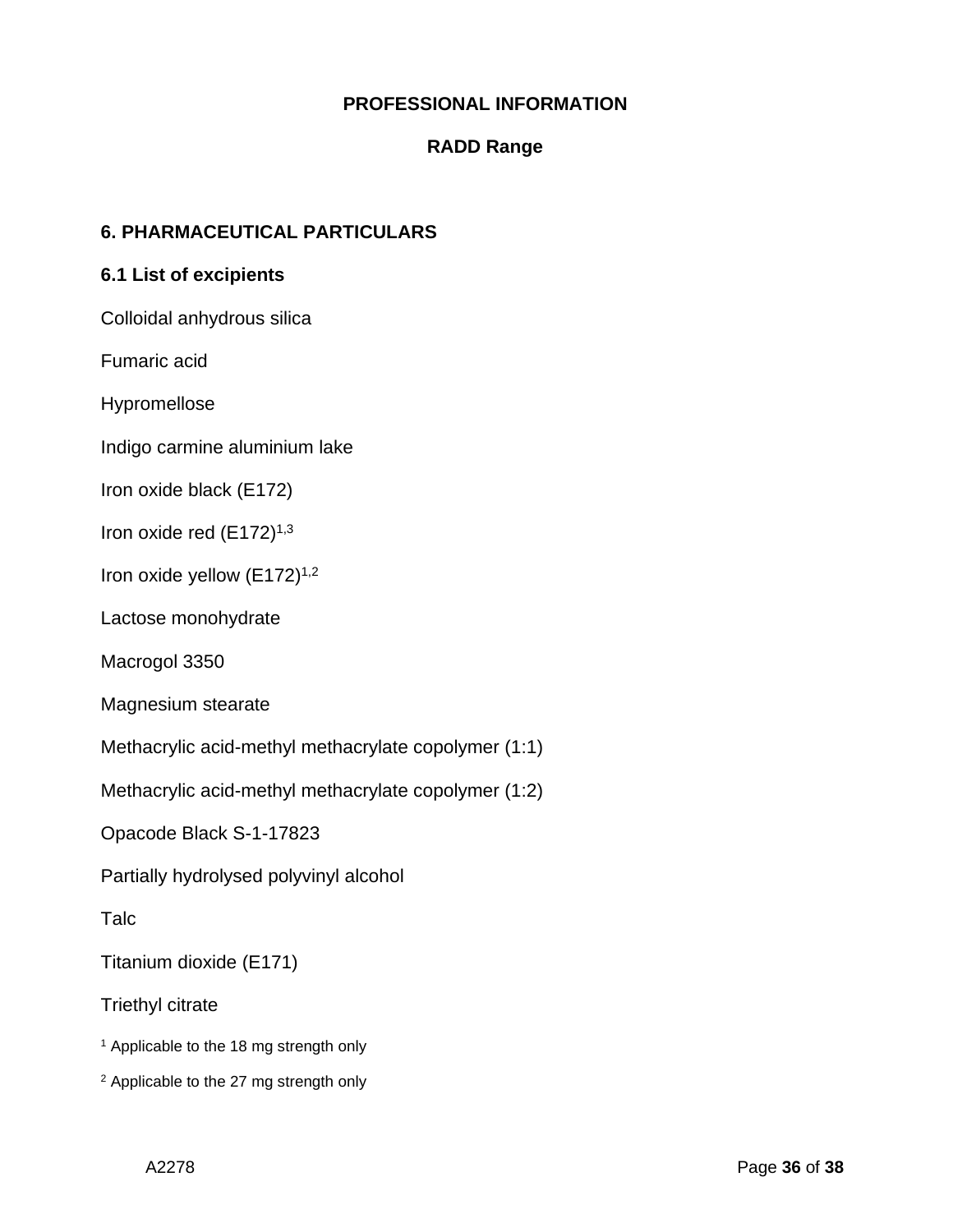## **RADD Range**

<sup>3</sup> Applicable to the 54 mg strength only

#### **6.2 Incompatibilities**

Not applicable.

## **6.3 Shelf life**

24 months

#### **6.4 Special precautions for storage**

Store at or below 25 °C.

Keep the container tightly closed.

#### **6.5 Nature and contents of container**

**RADD** tablets are packed into white, round HDPE bottles with round, white plastic child-

resistant screw cap with three break-points, ring and integrated desiccant. Bottles, containing

30 tablets, are packed into printed outer cartons.

#### **6.6 Special precautions for disposal of a used medicine or waste materials derived**

**from such medicine and other handling of the product**

No special requirements.